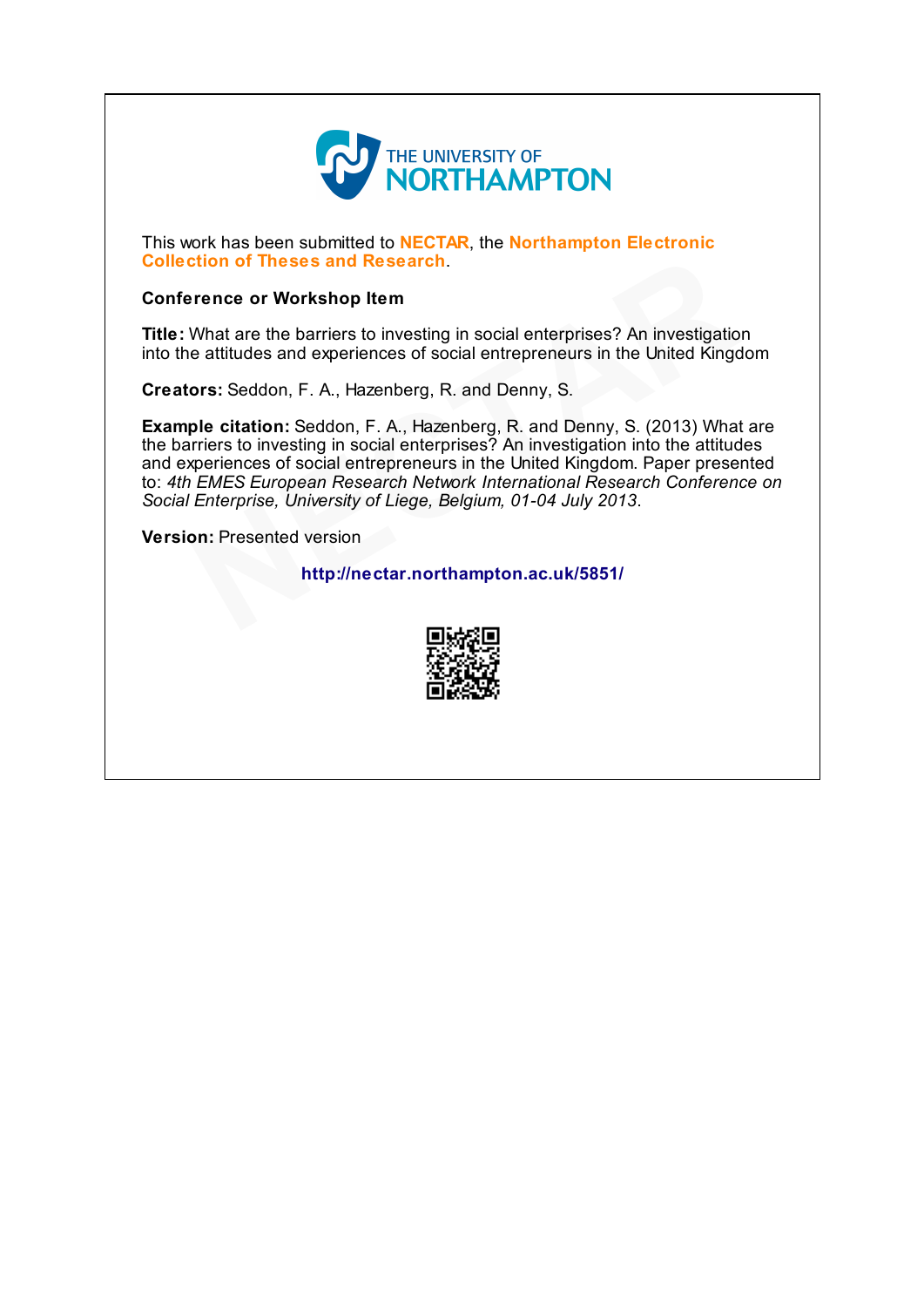# **EMES 4th International Conference on Social Enterprise: "If not for profit, for what? And How?**

# **July 1st -4 th 2013 University of Liege, Belgium**

#### **Conference Paper**

Title: 'What are the barriers to investing in social enterprises? An investigation into the attitudes and experiences of social entrepreneurs in the United Kingdom'

Authors: Dr Fred Seddon, Dr Richard Hazenberg and Prof. Simon Denny, Social Sciences Department, University of Northampton, UK.

#### **Abstract**

*The ongoing global economic crisis and the restrictions that this is having on government expenditure has meant that current UK policy is being directed at trying to end the grant dependency that currently exists in the third sector. One of the key focuses of this policy initiative has been to try to increase the third sector's access to both debt finance from lending institutions and equity finance from venture capital investors. However, this policy intervention presupposes that the lack of private sector investment in the third sector is a 'supply-side' problem caused by limited funds. This ignores the structural problems in the social enterprise sector related to governance and a lack of organisational capacity. Indeed, as of 2011 the ethical investment sector in the UK was worth approximately £9 billion and was spread across 90 ethical investment funds responsible to 700,000 investors. Additionally, social investment (i.e. those funds targeted specifically at third sector organisations) was worth £165 million as of 2011. This suggests that the lack of private sector investment in social enterprises in the UK is not a 'supply' side problem but is instead related to the 'investment readiness' of social enterprises.*

#### **Introduction**

'Social Investment', sometimes also called 'Impact Investment', ultimately seeks to provide finance to social ventures (either debt or equity finance) with an expectation that a social as well as financial return will be generated (Brown and Norman, 2011). In the UK the 'social investment market' (SIM) was estimated to have made a total of £165 million of social investments in 2011 (Brown and Norman, 2011) and this is predicted to grow to around £1 billion in the UK by 2015 (Brown and Swersky, 2012). Indeed, the UK is positively placed to play a leading role in this global growth, due to its depth of social-purpose organisations, its strong financial sector (Evenett and Richter, 2011) and the strong political support for the SIM that has come from successive UK governments (Nicholls, 2010b). Accessing external funding or support through investment contracts or alliances can be beneficial to social enterprises (SEs) as it builds organisational independence and resilience (Sakarya *et al.*, 2012). However, these changes to the SE's core model of mission delivery provide challenges to management teams (Bugg-Levine and Emerson, 2011) that often require restructuring or skill-set injections at board level. An inability to successfully undertake these changes often causes problems for SEs seeking finance from the SIM, as they do not have robust governance structures, skilled management teams and detailed business plans in place (Hines, 2005; Hill, 2011; Howard, 2012). This perception that social enterprises are not 'investment ready' has been driven by a duality in the SIM, in which SEs cannot access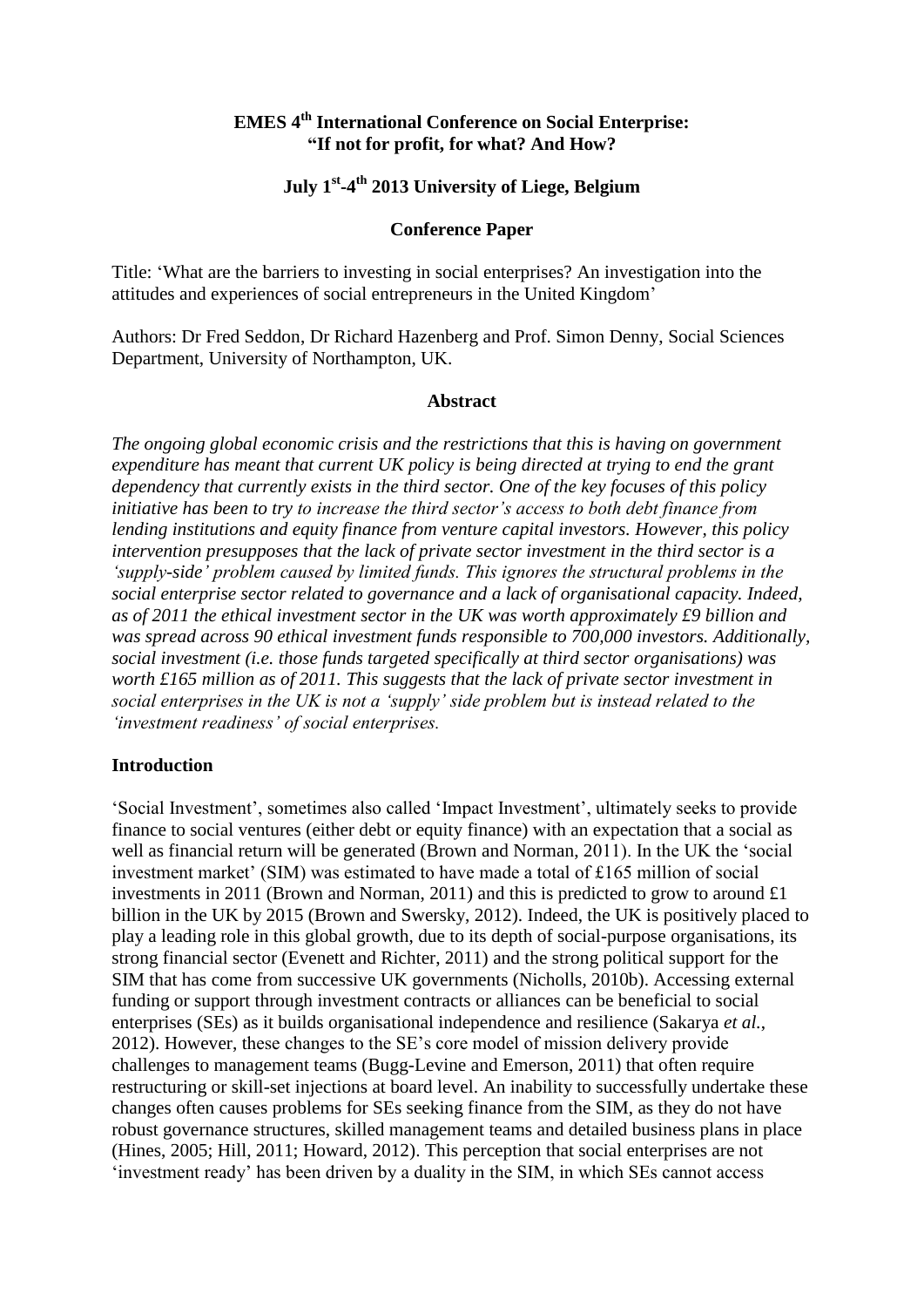social investment and social investors cannot find 'investment ready' propositions (Howard, 2012). There is a current paucity of academic research into social finance and the SIM in general and researchers have identified a need for more theoretical and empirical studies so that a more detailed understanding of the SIM can be developed (Battle Anderson and Dees, 2006; Nicholls, 2009; Nicholls and Paton, 2009; Nicholls, 2010a; Moore *et al.*, 2012; Hazenberg *et al.,* 2013). Specifically and in relation to this study, there is no academic research that explores in detail the 'investment readiness' (IR) of social enterprises seeking investment. This paper reports research that explored the IR of social enterprises through indepth semi-structured interviews.

# **Theoretical Framework**

Government interventions aimed at increasing the access of finance to 'small and mediumsized enterprises' (SMEs) are usually targeted at increasing the availability of supply-side capital (Mason and Kwok, 2010). In the UK there has been a focus upon developing the supply-side of the SIM, as the government has sought to create a market and regulatory framework for social finance (SF) through legislation and direct/indirect funding (Nicholls, 2010b). This has caused a neglect of the problems on the demand-side of the SIM (such as a lack of IR amongst SEs), although this focus is now shifting through such schemes as the 'Investment and Contract Readiness Fund' (ICRF) (SIB, 2013). Gregory *et al*. (2012: 6) define IR as "…an investee being perceived to possess the attributes, which makes them an investible proposition by an appropriate investor for the finance they are seeking." The process of seeking investment and becoming IR begins at the point that the entrepreneur/enterprise realise that their personal resources, or those of their organisation, are insufficient for their start-up, growth or sustainability needs (Silver *et al.*, 2010). There is a lack of academic literature that explores IR in the SIM, with the existing research focused upon intermediary finance institutions (Hazenberg *et al.*, 2013), as opposed to the demandside of the market (i.e. social enterprises). There is therefore a need to explore prior academic literature on IR within mainstream finance in order to develop an understanding of IR that can be applied to this study.

### Investment Readiness

Prior research identifies the quality of a potential investee's business plan as being crucial to the IR of an SME (Howard, 2012), with investors often being frustrated by the poor quality of the business proposals submitted for funding (Mason and Harrison, 1999; Paul *et al.*, 2003). The viability of a business proposal involves an examination of the capitalisation of the business, the management team in place, return versus risk analysis and the quality of information held and provided by the business (Mason and Harrison, 2001; Mason and Kwok, 2010). In a study of debt and equity investors, Mason and Stark (2004) identified that debt financiers (bankers) placed more emphasis on financial data than did equity financiers (venture capitalists [VC] and business angels). This is possibly due to the lower margins on debt-finance investments, which force bankers to minimise 'Type One Errors' (lending to businesses that subsequently fail), as well as a debt-financiers' reduced ability to monitor an investment in the same detail that an equity investor could (Mason and Stark, 2004). Research has also shown that there are also high rejection rates of business proposals by equity investors, usually directly related to poor business proposals that do not meet investment criteria (Mason and Kwok, 2010). Despite this, there are also numerous rejections of good business propositions that are otherwise IR. This is because in markets where imperfect information exists, investors need to balance risk and this leads to 'investment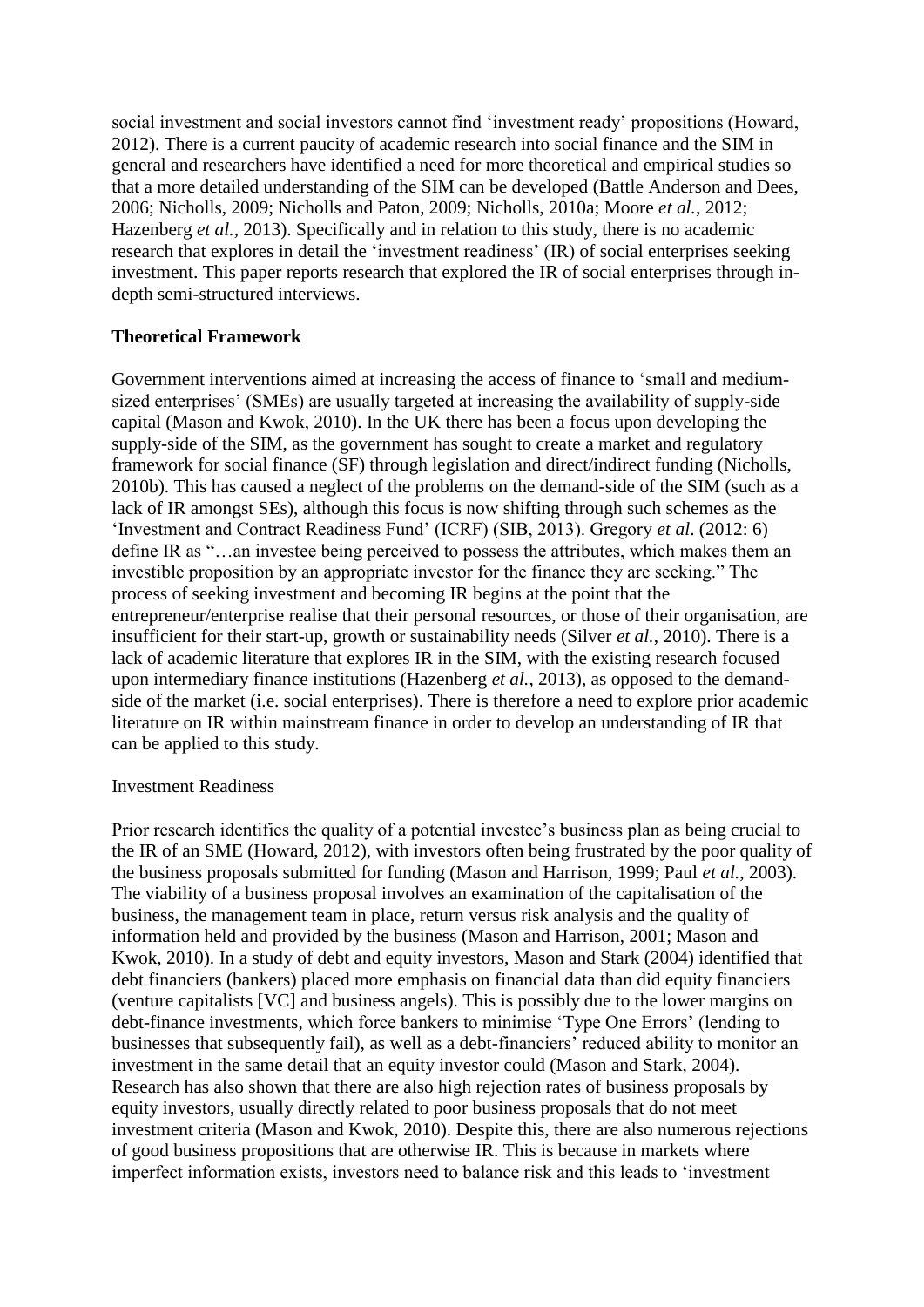ready' businesses being declined capital (Deakins *et al.*, 2008). When considering SEs for investment, investors are also interested in the social impact of the SE but it is generally acknowledged that social impact (SI) is difficult to measure. The difficulties inherent in trying to measure SI have also led to a lack of information in the SIM, a factor that is complicated by the existence of a plethora of methodologies for measuring SI. Three prominent SI methodologies have arisen in the SIM; namely 'Social Return on Investment' (SROI) (Maree and Mertens, 2012); the 'Impact Reporting and Investment Standards' (IRIS); and its derivative the 'Global Impact Investing Rating System' (GIIRS) (Saltuk *et al.*, 2011). However, the use of SROI has been limited as the monetisation of complex social problems is seen as limited in its effectiveness (Maree and Mertens, 2012); whilst research by Saltuk *et al.* (2011) highlighted that only 20.15% of social investors utilised IRIS or GIIRS.

The characteristics and skill-sets of the entrepreneur and their management teams have also been shown in prior research to be extremely important in accessing finance and being considered IR. Indeed, the suitability of the entrepreneur, which relates to a critique of their business skills, expertise, projections and personal qualities such as integrity (Mason and Harrison, 2001; Kollmann and Kuckertz, 2010; Mason and Kwok, 2010) has been shown to be extremely important in investor decision-making processes. Muzyka *et al.* (1996) suggests that investors, as well as assessing the entrepreneur(s), are also concerned with the management team of a potential investee organisation, which is often more important than analyses of the market, product and deal structure. However, Vasilescu (2009) also argues that it is just not the quality of a management team, but also the way that it is structured that is important to investors. A management team could be of a high quality and possess a good skill-set, but if that is not complemented by a coherent and appropriate structure then investors may be deterred. This has particular relevance for SEs seeking to access the SIM as research has shown that concerns over entrepreneurial/management skill-sets, as well as governance structures, are two of the main reasons for investors declining SE investment opportunities (Hill, 2011).

The impact that the personal characteristics of the entrepreneur(s) has upon the chances of successfully acquiring investment has also been shown to be important in prior research. Bank loan officers were shown to make subjective evaluations around a potential investee's character, with favourable characteristics viewed as conformity, low risk-taking propensity and professionalism (Wilson *et al.,* 2007). This has also been evidenced as taking place in the equity investment sector, with the evaluation of 'soft data' and the use of intuition forming an integral part of the VC investor's due-diligence process (Zacharakis and Shepherd, 2001). Often intuitive decision-making processes are a symbol of a lack of clear information in a market, as investors have to rely on their 'gut reaction' (Jankowicz and Hisrich, 1987), particularly when funding start-up or early-phase businesses (Ramón *et al.*, 2007; Ferrary, 2010). Indeed, this last point relating to 'gut reaction assessments' has also been shown by prior research to take place in VC assessments of social entrepreneurs (Achleitner *et al.*, 2012). Mason and Harrison (2001) also discuss the negative effect that poor presentational skills can have on a business and how this is particularly crucial in verbal, face-to-face pitches to investors. This importance of the personal characteristics of the entrepreneur could also be significant for SEs seeking investment from the SIM as the passion and drive of a social entrepreneur has been shown to be crucial in successfully seeking investment (Howard, 2012).

Nevertheless, the IR of a potential investee is not solely related to investor perceptions of their business, but also on the entrepreneur's perception/knowledge of the finance market as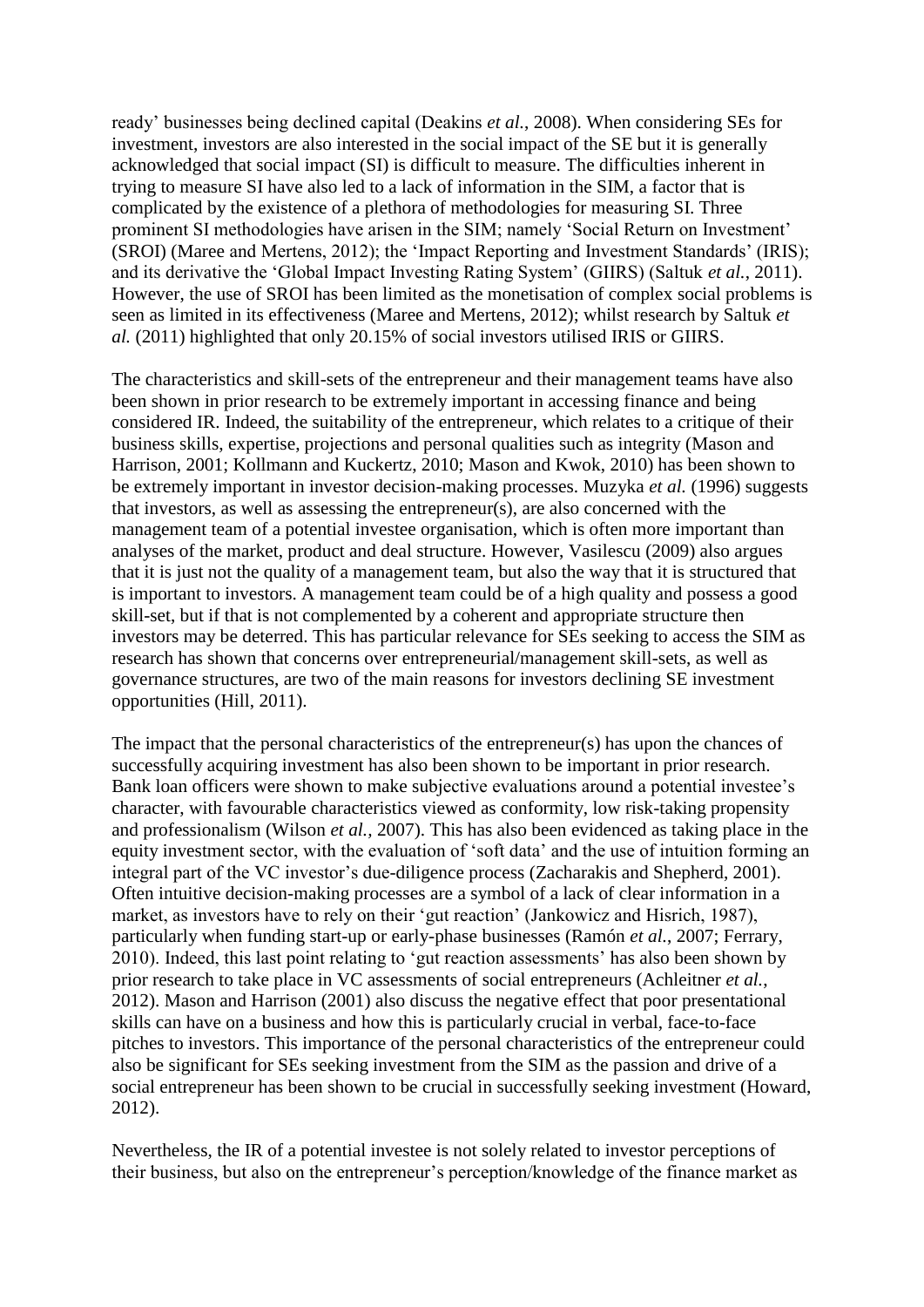well. This has been shown to occur in relation to both the accessing of debt and equity finance by SMEs. Myers (1984) developed the 'pecking order' theory, in which entrepreneurs do not attempt to access equity-type finance as they do not wish to give up control of their business. This has also been labelled 'equity aversion' and it has been suggested that this is due to 'information asymmetry', in which the entrepreneur is not aware of or is incorrectly informed about equity investments (Van Auken, 2001; Silver *et al.*, 2010). In accessing debt finance Kon and Storey (2003) and Fraser (2005) discussed the 'discouraged borrower' effect. This is where the entrepreneur or SME are discouraged from applying for debt finance either due to negative prior experiences or a perception that they will be unsuccessful. Indeed, this self-selection process can lead SMEs to 'bootstrap' (sustain without external help) rather than seeking external investment (Deakins *et al.*, 2008). Research on SEs seeking SF has also shown that there is nervousness amongst SEs in seeking growth capital, as many felt that in accessing such investment they would be placing themselves in positions of increased financial and contractual risk. Indeed, Howard (2012) identifies that changing SE stakeholder mind-sets away from seeking grant-funding towards seeking repayable investment are crucial to developing IR (Howard, 2012).

There has been an increasing focus on applying the concepts of IR identified above to the existing state of the SIM (Howard, 2012; Hazenberg *et al.* 2013). Indeed, in addition to the research by Howard (2012) outlined above, Hazenberg *et al.* (2013) explored concepts of IR amongst 'social and investment finance intermediaries' (SIFIs) operating in the SIM. Hazenberg *et al.* (2013) identified that the key perceived elements of IR amongst SIFIs operating in the SIM related to financial sustainability; robust governance structures; broad and complimentary management team skillsets; clearly defined and scalable social missions and impacts; and a willingness and desire to seek investment and become IR. The findings of this research suggested that the SIM was undergoing a 'normative absorption' into mainstream financial markets (Nicholls, 2010a), that would potentially exclude less businesslike SEs from accessing social investment. The research also reported a perception amongst SIFIs that demand-side SEs lacked the knowledge about and desire to seek investment from within the SIM (Hazenberg *et al.,* 2013).

### Summary

Academic research into the perception of IR amongst SEs is urgently required, as there is little research that explores IR criteria in the SIM. Indeed, the limited non-academic research that does exist in this area suggests that charities and social enterprises are often unprepared for investment and struggle to make the transition to scalable, commercial ventures (Howard, 2012). Studies into IR can increase collaboration between entrepreneurs and investors and hence create more investment opportunities (Kollmann and Kuckertz, 2010). It is therefore imperative that studies into IR in the SIM are undertaken. The research reported in this paper sought to address this by exploring the perceptions of IR amongst UK SEs.

#### **The current research**

#### Research Questions

The research sought to answer the following research questions.

1. What were the experiences of the social entrepreneurs in exploring private finance?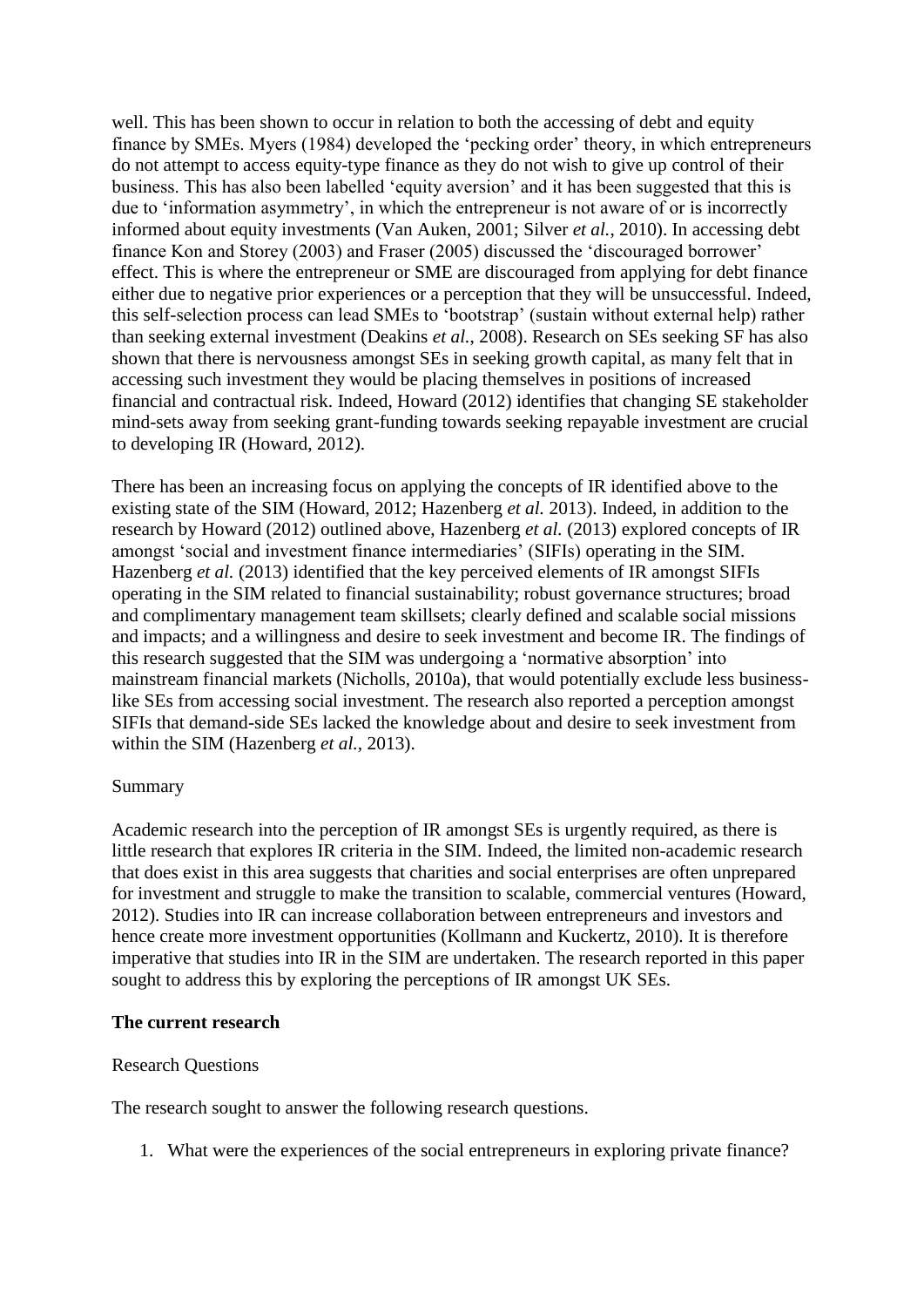- 2. What were their perceptions of the 'investment readiness' of their social enterprise and how had this matched with investor perceptions?
- 3. What barriers had they encountered in accessing finance and how had their business model responded to address these?

# **Method**

## **Participants**

Sixteen social entrepreneurs took part in the research study. These participant social entrepreneurs had previously approached a finance intermediary to explore accessing investment from the private sector.

## Procedure

The research study adopted a qualitative approach to explore the 'investment readiness' of the social enterprises by employing semi-structured interviews. The interviews explored the experiences of the social entrepreneurs during this process, as well as seeking to identify the business model of their social enterprise. However, the open-ended nature of the questions also allowed the participants to articulate their views of what constituted their 'investment readiness' and their perceived barriers to accessing investment. The length of the interviews ranged from 16m: 22s – 36m: 50s. One interview was conducted face-to-face, one via 'Face Time' and the remaining 14 by telephone. All interviews were recorded and transcribed for analysis.

## Analysis

The method employed to analyse the sixteen transcribed interviews was 'Constant Comparative Method' (Glaser & Strauss, 1967; Lincoln & Guba, 1985). Constant comparative method is an iterative procedure designed for the qualitative analysis of text and is based on 'Grounded Theory' (Glaser & Strauss, 1967). Grounded theory methodology provides a set of analytic techniques that have been assimilated into most approaches to qualitative research (McLeod, 1995). Writers such as Lofland & Lofland (1984); Yin (1989); Patton (1990) and Miles & Huberman (1994) have defined stages in qualitative analysis based on grounded theory that depend on the systematic application of five fundamental ideas: immersion, categorisation, phenomenological reduction, triangulation and interpretation. In the current study, during immersion, 35 discernibly different concepts (units of analysis) emerged from the data; for example, 'lack of knowledge'; 'loss of control'; 'plan for growth' (see Appendix A for a complete list). During categorisation, nine categories emerged from the 35 units of analysis. During 'phenomenological reduction', five 'themes' emerged from the nine 'categories' (see Figure 1 below for a diagrammatic illustration of this process).

# **Results**

The five participant viewpoint themes that emerged from the interviews were interpreted by the researchers as: 'enterprise', 'investment barriers', 'finance', 'future planning' and 'social aspirations'. Participant quotations supplied below are examples of statements that support researcher interpretations of the themes. A diagrammatic representation of this analysis is outlined below in Figure 1.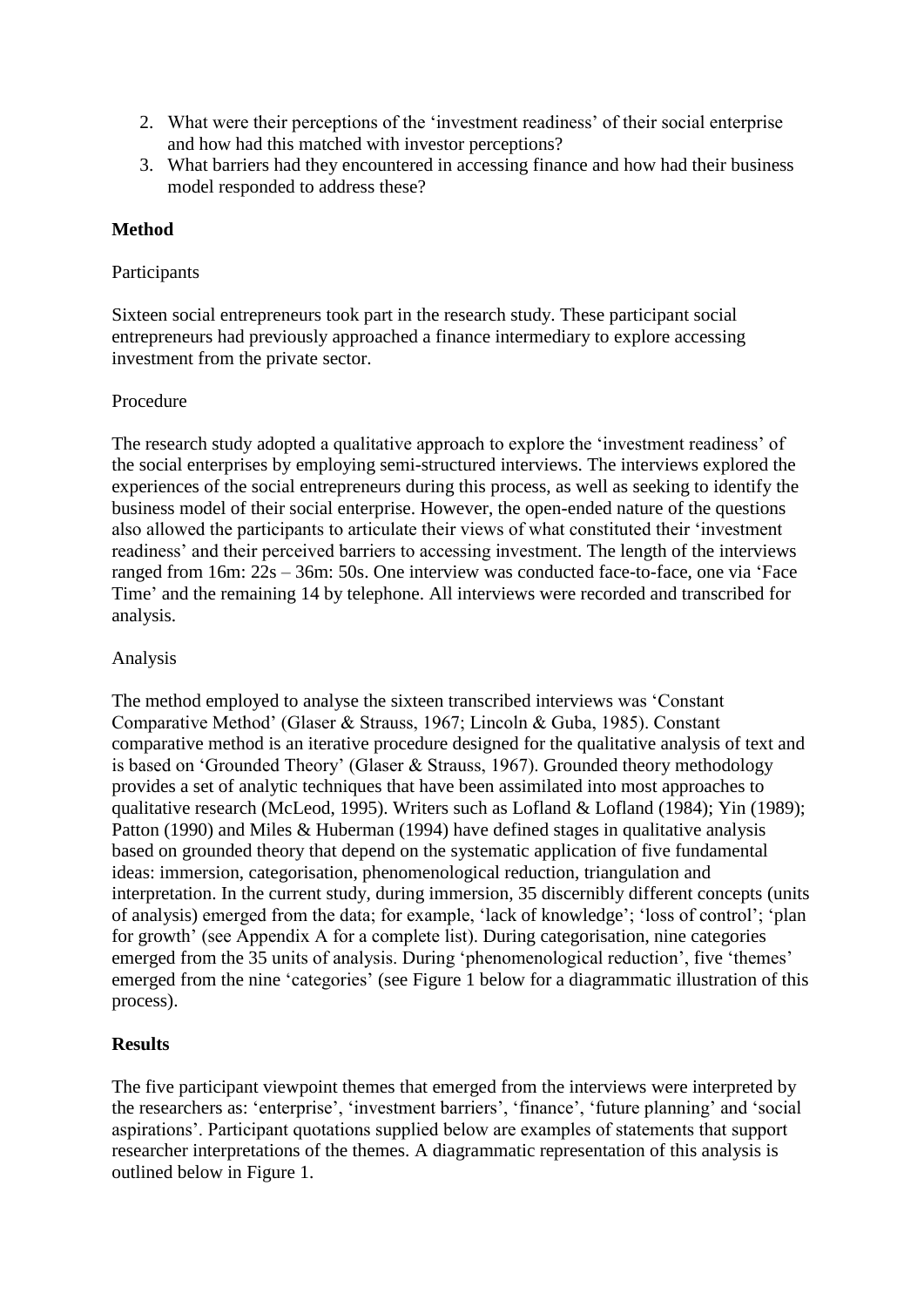

Figure 1 – Phases of CCM Analysis for the Social Enterprise (Investee) Interview Data:

NB. The numbers displayed above in Figure 1 in the 'categories' boxes correspond to the relevant units of analysis contained in that category. The numbers in the 'themes' boxes correspond to the relevant category contained in that theme. A full numbered list of the units of analysis can be found at Appendix A.

# Theme A: Enterprise

This theme identifies the social enterprises' purpose, how long they had been established and their governance structure. The participant social enterprises provided the following services or goods:

- 1. Paediatric first aid training,
- 2. Support for disadvantaged youth through sport,
- 3. Support for disabled people from the black and mixed ethnicity (BME) community,
- 4. The empowerment of 7-18 year olds through the construction of online games with a social impact theme,
- 5. Fund raising for the firemen's charity through sales of memorabilia, toys and children's uniforms,
- 6. Managing a disused building to provide a location for small business start-ups,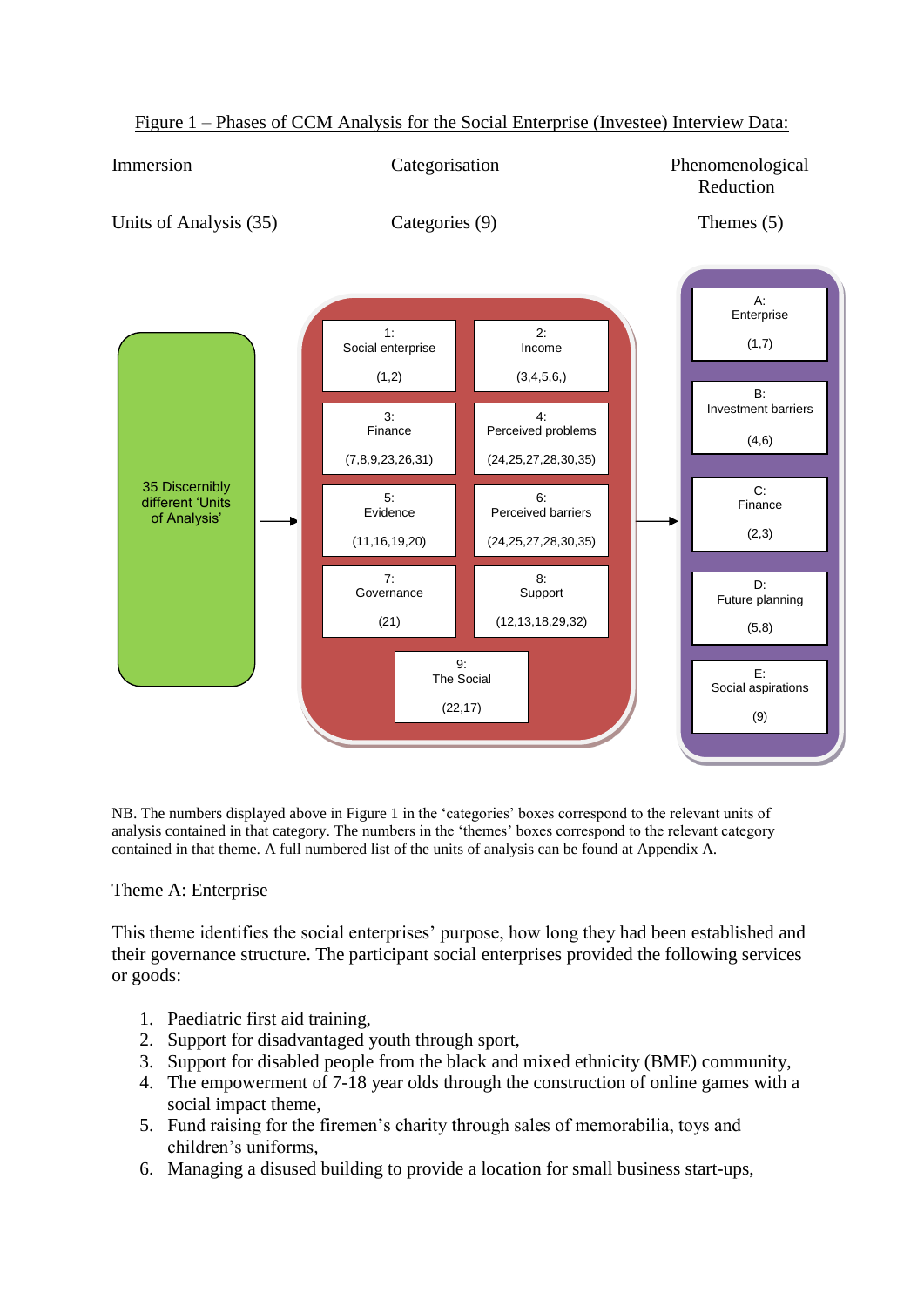- 7. Holistic help therapy,
- 8. Educational services for young people using dogs as a medium,
- 9. An arts centre providing low cost facilities for local groups,
- 10. A professional body for Neuro-Linguistic Programming coaching,
- 11. Social education and restorative justice for young people and ex-offenders,
- 12. Working with disabled people to increase their independence,
- 13. Support for young people through canoeing,
- 14. Secular meditation techniques to relieve the symptoms of stress,
- 15. Promoting environmental awareness in young people,
- 16. Promoting awareness of climate change.

As can be seen above the participant social enterprises engaged in a wide range of activities that included supportive, educational and health related activities for disadvantaged members of society, the provision of locations for 'social' trading activities and the raising of awareness of environmental issues. The participant social enterprises had been in existence for between 1-15 years, with the majority having existed for 1-5 years.

Most  $(n=14)$  of the organisations were set up as companies limited by guarantee; one was a registered charity, which was going through the process of becoming a community interest company (CIC); whilst one was already a CIC. The way the participants described the governance of their social enterprises varied from detailed and informative to very vague and inconclusive.

*'Well we have a constitution according to requirements of a Community Interest Company and we have a board of four directors, two non executive and two executive directors. They meet with quarterly board meetings and we have three times a month*  [that] *we will meet as directors.'* (P4)

*'We've got three directors. I have a steering group that's largely made up of councillors, end users and other relevant professionals. I have a national advisory panel. We meet up quarterly; the steering group meets up once a month.'* (P11)

*'We have a board of directors that are directors of the company. We have two directors that are, you know, paid employees and we have a group of sessional workers and volunteers who get paid for, you know, kind of what they do on a weekby-week, month-by-month basis. So we report back to the director to our, what would I say? How would I describe my directors? They're kind of interested but don't do a whole bunch.'* (P8)

*'Yeah, well I've got me and small committee of well-wishers and three volunteers at the moment.'* (P14)

## Theme B: Investment barriers

The participant's perceived barriers to investment were based around issues of confidence, loss of control of their business via equity and potential lack of understanding between investor and investee.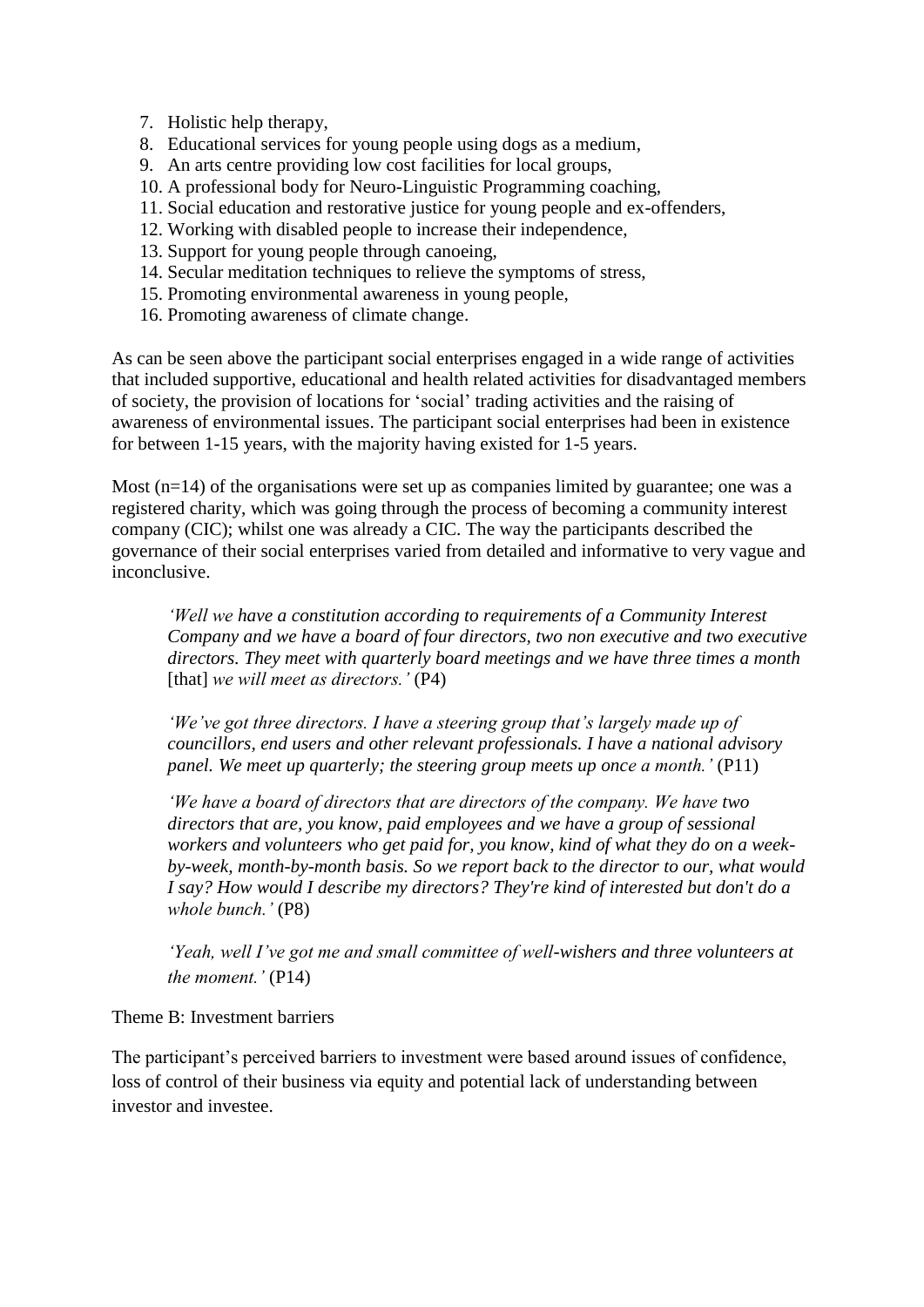*'At the moment I'm probably not very confident* [talking to potential investors] *probably due to the fact I haven't got my numbers up to scratch on where it is I need to be, or what it is that I am going to be going forward with.'* (P1)

*'Depends how much of the stake* [in the business required by an investor], *I would consider it. Most definitely we would want them [investor] to be in line with our social mission. Anybody that we partner with, anybody that will invest in us has to sit with our ethical practice and ideals and our ethos of the company definitely.'* (P4)

*'A lot of the private sector just sees the people that we see as poor; the bottom of the pile, really. And I don't think they see the incentive of what we're trying to do which is to develop individuals.'* (P3)

*'I did make an approach to a venture capitalist. It was through a friend, who worked for them, and it was a sort of, a bit of, e-mail and telephone exchange, but that's as far as it went really. I'm in the sector because it has social foundation to it; I'm not really into things being done for profits or shareholders.'* (P12)

Another barrier for the social entrepreneurs seeking financial investment seemed to be reconciling the social mission of the enterprise with what they believed was the primary financial motivation of potential investors.

*The main barrier I guess is that I don't actually see how this will ever give them a return. I don't see how it would give anyone a return. You know, we provide targeted services for society's most vulnerable people. I can't see that I could convince anybody that they could get a return on their money, even a minimal one to be honest.* (P8)

*'Probably my principles, I would imagine is my main barrier. I think as an organisation we're easy to invest in but I turn down investment because I won't take money from my enemies or people who I think are.....*[My enemies]' (P11)

Some social entrepreneurs found it difficult to consider changing from the familiar grant funding environment to loan funding and expressed an aversion to risk.

*'Grant funding yes; loan funding definitely not. Honestly, it's just that we're in the situation now where we have to try out different kinds of things and there's no guarantee that we'd be able to pay a loan back, so it's just too risky for us.* (P15)

Other social entrepreneurs believed their businesses were too small to attract investment or lacked the detailed organisational structures needed to secure investment.

*'It's an expression, which isn't a very nice one you know, it's "pissing in the wind" and I think only big companies have anywhere near the right information. Little social enterprises like us, I mean how are we going to manage that?'* (P2)

*'I think there has to be a certain size for things to work and we're not that size. I'm expected to have the same policies and procedures as, I don't know, the Cooperative Society or something, do you know what I mean?'* (P8)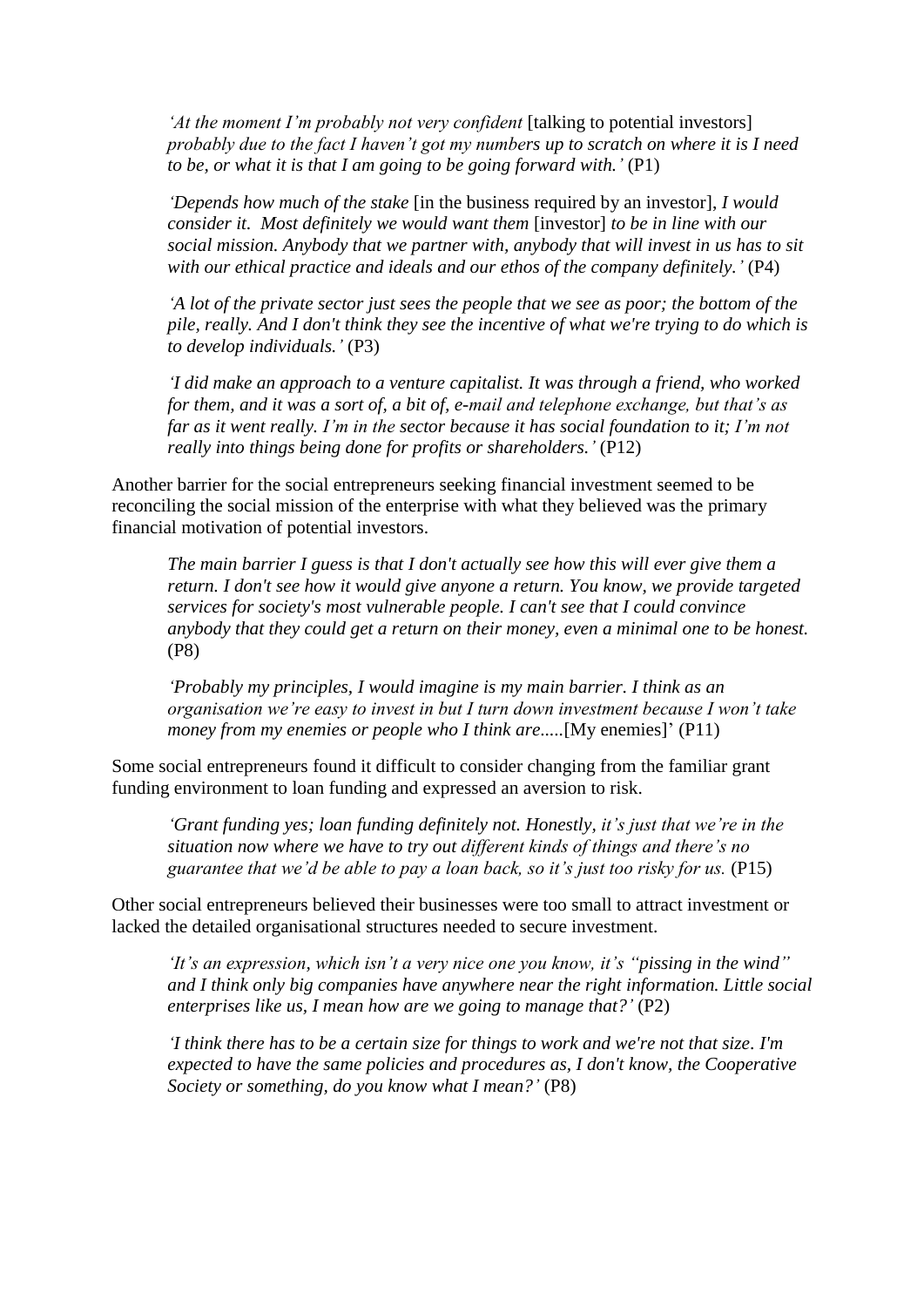Theme C: Finance

This theme characterised the diversity of views the social entrepreneurs had towards finance and their future. Some social entrepreneurs were interested in seeking external investment to allow them to grow and were open to providing a return on the investment.

*'In order for us to exploit that* [planned growth] *I think that we need to be accessing more commercial focused funding rather than just our grant funding. Because it's an exciting opportunity for a return on the investment, which I understand is what people that are loaning need to have guarantees about.'* (P12)

There was a mixed response to the notion of 'payment by results' contracts based upon their prior experience of these contracts and political view point.

*'We're just at the end of a two and a half year contract doing payment by result. Yes, it hasn't been a bad experience so probably we would move forward with something like that.'* (P13)

*'Yeah, we've sort of burnt our fingers on that kind of stuff* [payment by results]*. So the answer to that is; only if the results were very carefully negotiated. We had a contract, it was unfortunately with someone who had a national government contract and their hands were tied. We said that we would get ten disabled people onto apprenticeships, and we didn't get them on the apprenticeships because the training provider wouldn't work with us on that.'* (P12)

*'I think it's* [payment by results] *the capitalist approach and it doesn't meet anybody's needs?'* (P11)

Other views on finance revealed a combination of self-finance, grant funding applications and other somewhat naive approaches.

*'I buy and sell on the internet mostly, I would think that probably brings in about 50% of the income; sometimes more. And then the rest comes from 'Stall Lets', which is minimal. I mean I shouldn't think they even cover the costs.'* (P6)

*'At the moment, we're pretty much doing everything for free. We've had a small grant from* [Name of local foundation] *for equipment, but apart from expenses, we're not sort of charging at the moment. Hopefully that will be changing in the next six months and then it's probably going to be a bit of a mixed economy. But you know, in the end it's going to have to become self funding, otherwise it's not a business is it?'* (P14)

*'Grants have changed over the last seven years. We were getting a lot of money from the Youth Opportunities and the Youth Grants, which were applied for by young people. When that stopped we had to refocus and look for other grants. A lot of our money has come from local* [name of local company] *because we are within 10 miles of a tip. We're also near* [name of an airport] *so we have the airport fund and things. I do try and stick locally for grants. I won't touch again the lottery; I won't touch anything that has a 10 page application. Too much time; it's easier for me to find 5 grants that will give £2000 pounds each than to spend days, hours and hours on a lottery grant for the same amount of money.'* (P9)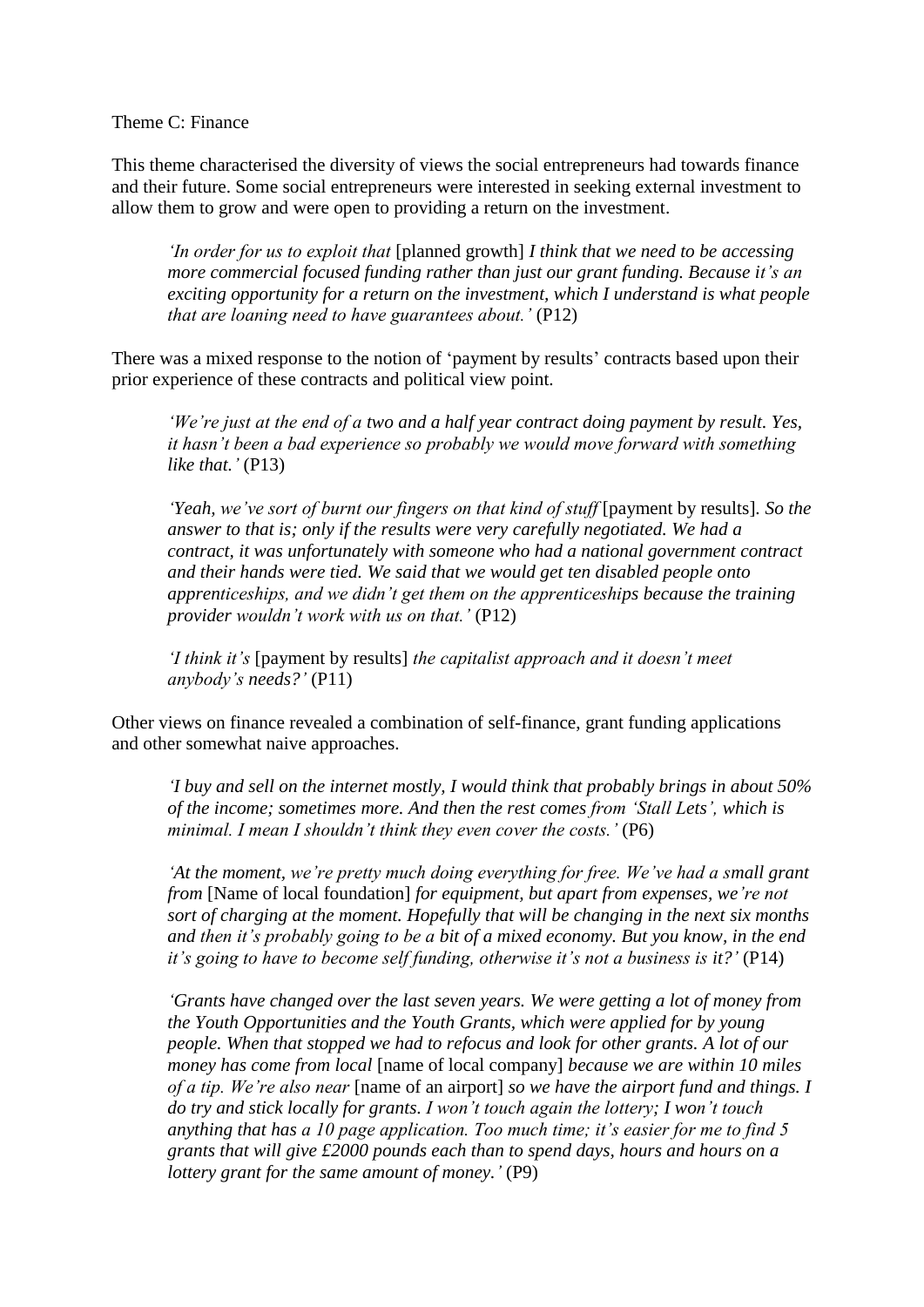*'What I'd really like is someone rich like Simon Cowell, who seems to like dogs a lot at the moment, to give us a lump of money to just be able to be sustainable really for a few years and deliver services that we want to.'* (P8)

#### Theme D: Future planning

This theme characterises the approach the participant social entrepreneurs have towards their future planning, which doesn't seem to be very well structured. They talk about consolidation rather than growth, spending disproportionate amounts of time trying to secure grant funding, ill prepared business plans and ambivalent approaches to marketing.

*'Well I suppose it's more or less consolidation at the moment, rather than growth. We are probably not even thinking about growth, as I was saying it has been a massive transition coming out of the public sector. We are just fighting to stay alive at the moment, so once we clarify our business model, which is still under development then we can kind of take a look and think about how to make it grow, but at the moment it needs to be all about survival.'* (P16)

*'At the moment, it's really just about getting enough money in to keep the wolf from the door over the next three or four months. I'm being quite honest with you, we've got three or four month's money in the bank and then that's it, and it's always like that. I have to be getting in sort of £5k, £10k, £15k, £20k dollops and that takes up most of my time.'* (P12)

*'Yeah, we have a* [business plan] *document. It's out of date and need's revisiting, but it's not in enough detail to go to a bank. I spoke to* [intermediary] *and I spoke to*  [intermediary] *and they both said the same thing, "Give us your business plan". I think well that's all well and good but you know we had a look at all that last year. The world has changed significantly since 18 months ago and I don't even know where to start with my business plan now because I don't know where the market's going.'* (P2)

*'We've got testimonials and pictures; very visual, you know, videos. I've got, like I say, the hearts and minds stuff but in terms of business vision, I'm probably not crystal clear about that.'* (P8)

*'Marketing is something we've been discussing a lot with the trustees; I don't have a marketing plan, which is one of the major issues. Obviously if we don't have a plan, don't plan, plan to fail. In terms of how we market ourselves we don't have a marketing plan, we don't have a marketing budget or advertising budget. Mark, who works on reception, he's the marketing assistant. He doesn't have time to do any kind of marketing, so it's a bit hit and miss.'* (P13)

Two of the participant entrepreneurs displayed a more organised approach to future planning that included reference to specific documentation already available or in production.

*'I'm an accountant and accounts trainer, so I've put together my ten year plan spreadsheet-wise on how it could potentially pan out. I tend to look at the worst case scenario anyway. I think my figures are fairly conservative and today I just put together the worst case scenario as in what do we actually need to break even?'* (P10)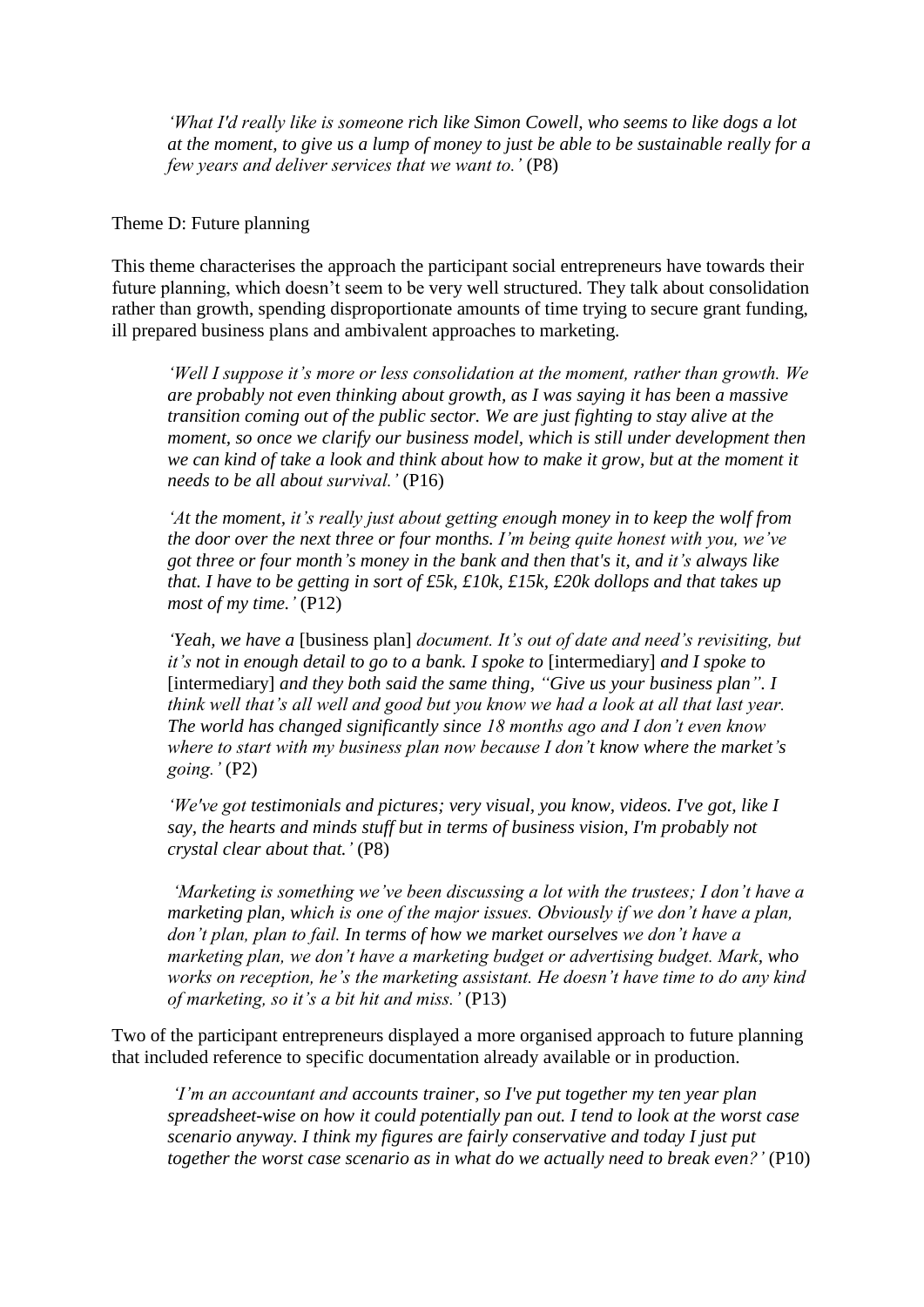*'Well I have* [documentation] *this business model, which I am going to type up over half term and that shows straight in one sheet. The model basically says implementation top left where you show partners, deliveries, social value proposition, sales and marketing. Then on the right you've got the market, i.e. who your customers, your macroeconomic environment, who your competitors are and then at the bottom you've got all your finance, cost of deliveries, what your surplus stock profit will go to and what the revenue is. I'm about to produce that, that I can share, plus I have a time line that shows a pictorial representation of the progress the company has made since August last year. We have all of that [balance sheet] and we've closed our first financial year and our accountants are just finalising that so we should have that very soon.'* (P4)

Theme E: Social aspirations

This theme is characterised by the participant social entrepreneurs' social aspirations and their lack of clarity in how they measure their social impact. It is generally accepted that measuring social impact is a very problematic process as to date there is no universal agreement on acceptable tools for its measurement. However, some of the social entrepreneurs in the current study display a certain naiveté in their attempts to measure social impact and provide evidence that would convince a potential investor to invest in their social enterprise.

*'Our aim really is to charge people who can pay and to be able to offer some totally free kind of provisions for other people as well. We are a not-for-profit organisation so we're not having shareholders but we want to be business-like. We want it to be sustainable. We want to create employment for other people and volunteering opportunities and educational opportunities. So we are a business with a social kind of mission.'* (P8)

*'I don't collate it* [impact measurement]*, they collate it. They give me the information. I could basically then do a graph that says you know this is how many clients we have and children centre clients we have, and this is how many people who have got confidence. So yeah it is easy to collate once the data has been collected.'* (P1)

*'We're rurally isolated so we are the only centre of excellence in a rurally isolated area. So that in itself means that we have a great social impact on the area.'* (P9)

*'This* [social impact] *is something we have been considering for a few months, and we have got a longer term strategy worked out for social impact, which measures our social impact. So for now, it's more like collecting examples of themes that we've had and I don't know how to put it really…'* (P16)

Some of the participant social entrepreneurs were making more structured attempts to measure social impact through some of the recognised available tools, but there was no description of how this data was being collated in any structured way in order for them to provide evidence for a potential investor. It was evident that the social entrepreneurs did not see measuring social impact as a major priority in developing their businesses to attract external financial investment.

*'The one that we've currently been using is what we call My-Map, which is a selfmeasure. People are asked at the initial consultation, they fill in two questions on*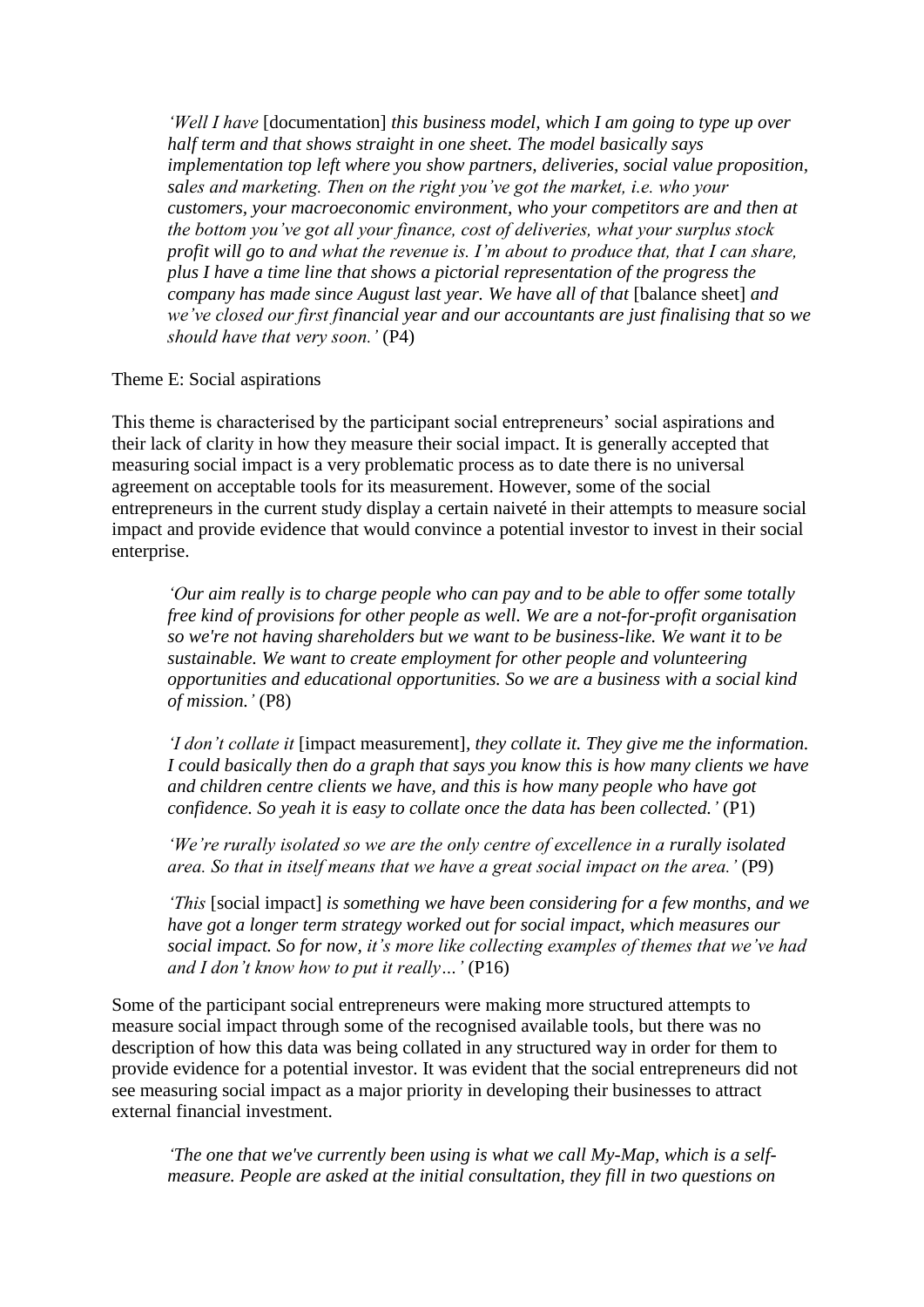*things that are appropriate for them, i.e., what is actually concerning them most at the moment regarding their health? And then the second question is there anything else that you feel you'd like to be addressed through these treatments? And then after a period of four treatments, you revisit it and at the end as well and then the patient can say, "Yes, between out of 1-6, I feel," etc., etc. The problem is we don't collate the data; it's just actually lying about at the moment.'* (P7)

*'So say, for example, it was something like somebody who has done NLP to help them stop smoking then the Social Impact of that is potentially on the NHS, on their children, on their family. It's identifying what the social impacts are, and then I don't know how we measure them. But it's one of the things we need to look more closely at is to how we do actually do the Social Impact measures.'* (P10)

*'Okay, say we're doing foundation learning and using paddle sports as the method to engage young people who are at risk of being NEET. We'll be measuring people's attitudes, their self-esteem, and their confidence. It might link into maybe their literacy, their numeracy, so the hope is that at the beginning of the project they will be at a certain level, mid way through we would review that, see what we need to change to make a bigger impact, and review it the end with the person and then it's also reviewed sometimes by schools or parents as well. So we do that kind of external sort of evaluation with them in terms of Social Impact, that's probably as much as we do and it's probably quite a basic system?'* (P13)

Some of the participant social entrepreneurs were aware of the possibility of measuring their social impact through Social Return on Investment (SROI), but expressed some anxiety about becoming engaged with it.

*'Ah, this* [measuring social impact] *is an area that I don't have a great deal of confidence in. In the past I used to be involved in community arts projects and we had grant funding for various projects. So, I've done evaluations of those sorts of projects but I'm very aware that measuring Social Impact for something of this nature is a very different thing really. I'm aware that there are different models. I've come across Social Return on Investment, which has been quite scary. But I realise that's about sort of converting what you're doing into a monetary value, so that you know whatever impact you've had you can see how much that's saving people, less crime or whatever.'* (P14)

*'We did a big exercise last year because we were applying for some transition fund money. We get police data, for example, criminal records. They'll give them to us, we'll do the analysis and then we'll ask them how much it costs when you're sending out a policeman to an antisocial behaviour* [incident]*, if somebody carries out vandalism. So we kind of do that in a sketchy way but obviously with the Social Return on Investment we've tried to do that, we've looked at a particular project in a particular community to try and define much more closely what the value of the work we are doing is. But again even that to me doesn't seem as precise as I was expecting.'* (P2)

There was one social entrepreneur who was receiving help from a SE support agency to complete an SROI evaluation.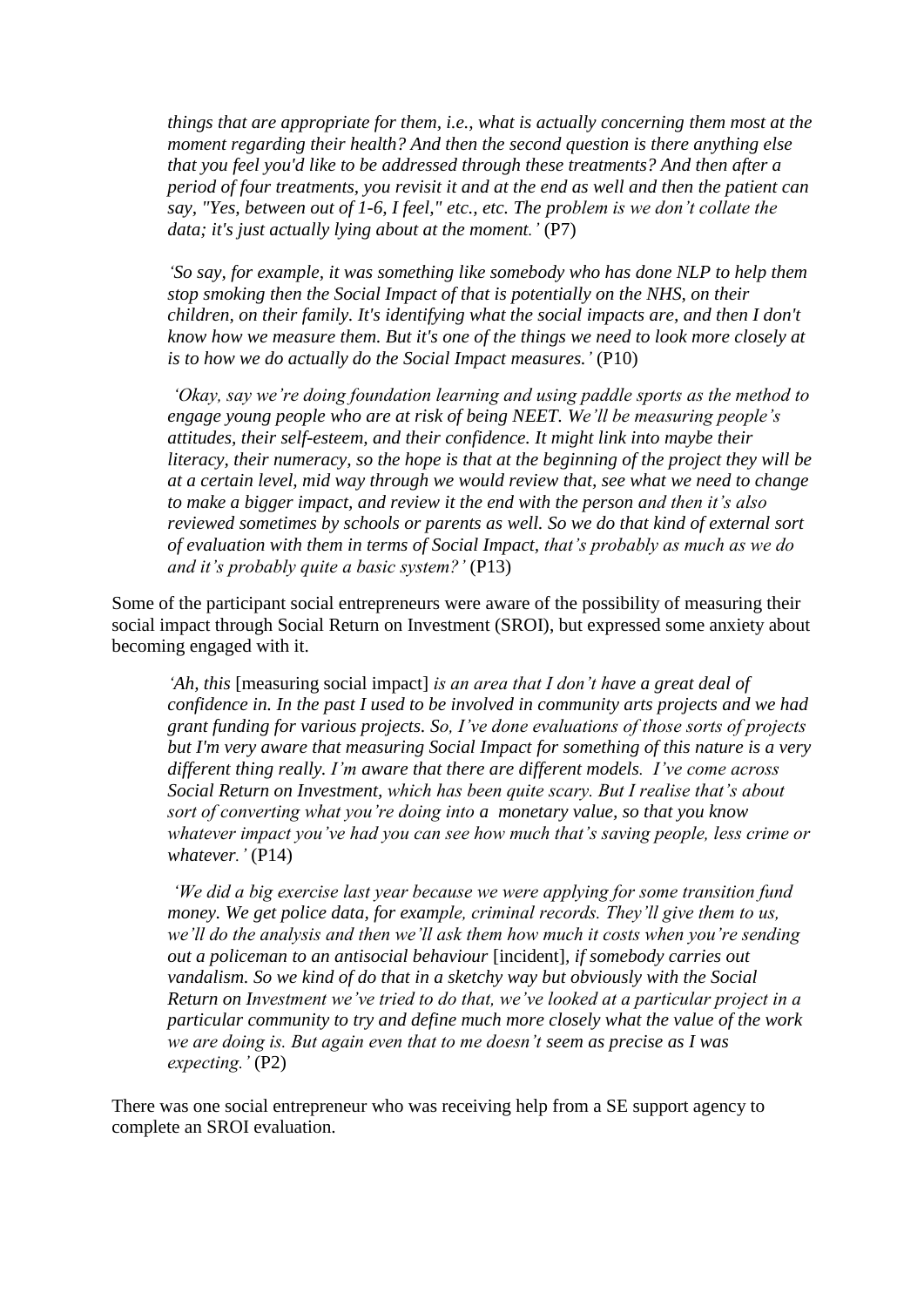*'First of all, I have an online questionnaire that every child that participates in the program and every adult that leads that program complete, at the end of every program. I've got data from over 100 children at the moment and staff. I am working with* [name of SE support agency] *starting the first week of November to do a Social Return on Investment assessment.'* (P4)

#### **Discussion**

The analysis of the interview transcripts revealed the range of activities that the participant SEs engaged in, as well as the age, size and the overall structures of the SEs. Perhaps more importantly, this theme provided insight into the governance of the participant SEs, which often lacked the skill sets demonstrated by prior research to be perceived as important to investors when making investment decisions. This finding supports prior research that reported SEs seeking investment from the SIM often did not have sufficiently robust governance structures (Hines, 2005; Hill 2011; Howard, 2012). The characteristics of the social entrepreneurs, their management teams and skill sets revealed in the current study do not resonate with those described as extremely important in accessing finance and being considered IR, such as broad management skill-sets, robust and clear governance structures and detailed long-term financial projections (Mason and Harrison, 2001; Kollmann and Kuckertz, 2010; Mason and Kwok, 2010; Muzyka *et al.* 1996; Vasilescu, 2009: Hill, 2011).

The participant social entrepreneurs also discussed the barriers that they perceived to securing investment. These included a lack of confidence in talking to investors, a fear of losing control of their SEs and the perception of a lack of understanding between investor and investee, particularly in relation to the social mission and triple-bottom line. Issues of lack of confidence were rooted in ill prepared business plans and poor insights in how to develop their SEs. This finding supports prior research that reported business plans as being perceived by investors as crucial to the IR of an SME (Howard, 2012). In relation to equity type finance, participant social entrepreneurs in the current study had concerns about the amount of equity that would be required by the investor and how this could affect the overall control of their SEs. The social entrepreneurs also described concerns that the investor should be aligned with the ethos and social mission of the SE. This finding supports research that proposed the 'pecking order' theory (Myers, 1984) and 'equity aversion' (Van Auken, 2001; Silver, *et al.*, 2010). One of the participant social entrepreneurs expressed doubts that his SE could ever produce a financial return on investment because the focus of the SE was on helping vulnerable people rather than creating surplus income. This finding supports prior research that reported the 'discouraged borrower' effect where the entrepreneur is discouraged from applying for debt finance because of the perception that they will be financially unsuccessful (Kon and Storey, 2003; Fraser, 2005). Also, many of the participant social entrepreneurs were experiencing difficulty moving away from a grant funding culture and were anxious about taking on debt funding because they were concerned about their abilities to repay loans. Some participant social entrepreneurs also indicated that they believed that investors were only interested in the larger social enterprises, which had the ability to service debt and had robust governance structures in place. All of these factors suggest that the current SIM is one characterised by 'information asymmetry', in which the consumer (i.e. social enterprises) lacks the necessary information to make informed choices (Van Auken, 2001; Silver *et al.*, 2010). This offers support to prior research with SIFIs operating in the SIM that suggested that SEs lacked the information and knowledge to be able successfully secure social investment (Hazenberg *et al.,* 2013)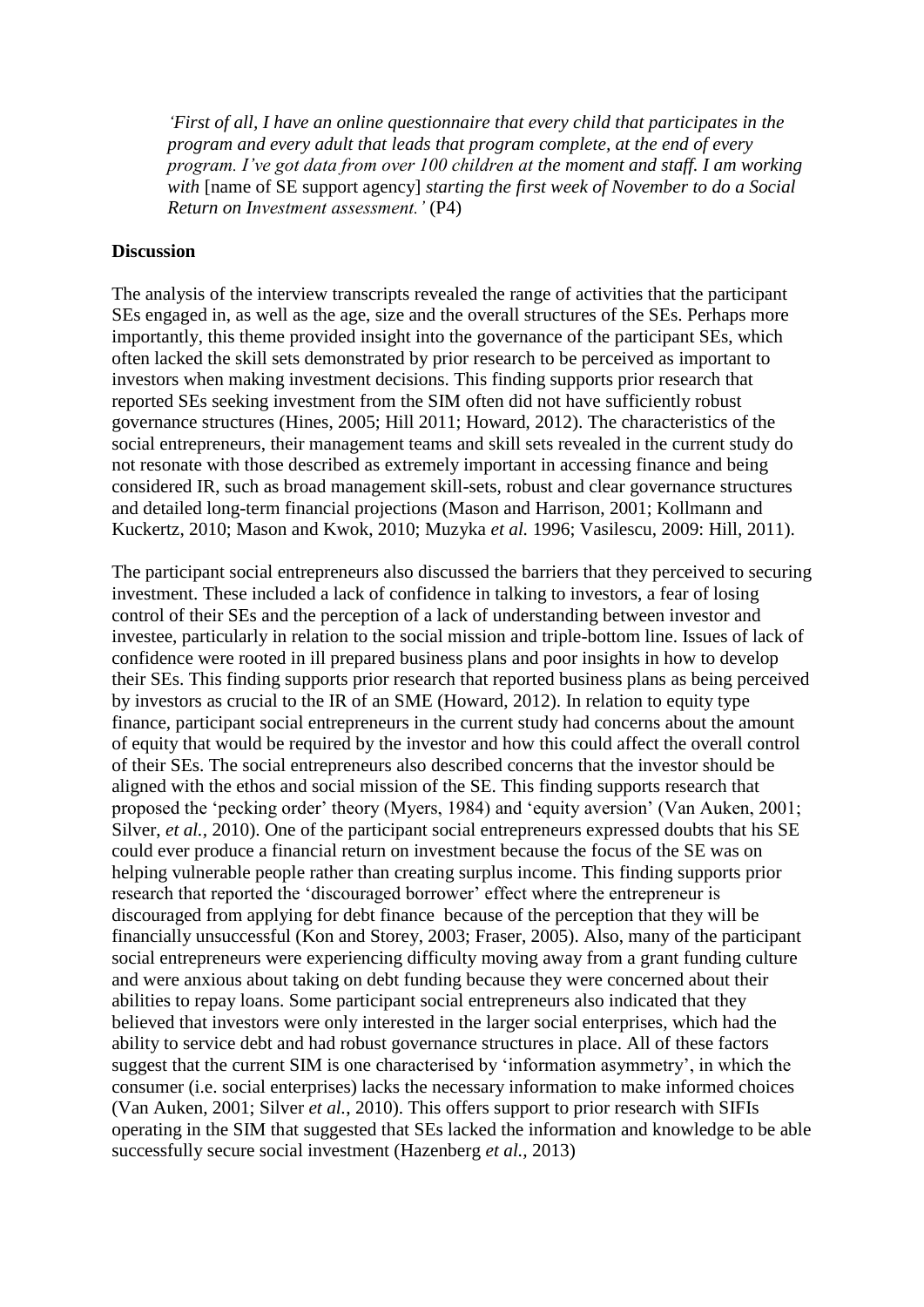Nevertheless, two of the participant social entrepreneurs exhibited more confidence in their ability to provide potential investors with a financial return on their investment. This confidence could prove to be a positive dimension when seeking financial investment when supported by the necessary documentation required to inform the potential VC investor's due diligence process (Zacharakis and Shepherd, 2001). One of the participant social entrepreneurs was prepared to operate on a payment by results model but another had experienced problems with this system in the past and was reluctant to become involved again. One other participant social entrepreneur objected to payment by results on political and moral grounds. These findings support prior research that proposed a 'bootstrap' outlook towards seeking external investment (Deakins *et al.,* 2008) with entrepreneurs preferring to self-finance rather than take on financial and contractual risk. Many of the remaining participant social entrepreneurs were still pursuing grant funding applications during a climate of decreasing grant funding opportunities. This finding provided evidence of the participant social entrepreneurs' inability to change their mind-sets away from their prior but rapidly diminishing grant-funding environment. This finding supports the findings of prior research that identified this phenomenon in the SIM (Howard, 2012).

Analysis of the data also revealed that two of the participant social entrepreneurs were more concerned with survival than growth and were still embedded in a grant-funding culture to survive. Those SEs that aspired to growth had ill-prepared business plans and no realistic ideas about their future marketing, which was not perceived as a priority for the SE. These findings support research by Howard (2010), which found that charities and SEs are often unprepared for the investment they seek and will therefore struggle to scale-up their ventures. However, two of the SEs in the current study did display some commitment to scaling-up and were preparing relevant documentation to support their applications for financial investment. These two SEs seemed to be displaying passion and drive, which are the personal characteristics required for successful pitches to investors (Howard, 2010). However, despite the positive outlook of two of the sixteen SEs, the findings of this research demonstrate the problems that many SIFIs have in identifying credible, investment ready SEs for investment. This offers support to recent research that explored SIFI perceptions of IR in the SIM and found that the majority of applications to SIFIs lacked credible and detailed business plans (Hazenberg *et al.*, 2013).

The theme 'Social aspirations' revealed that the SEs in the current study had social aspirations that centred on supporting the disadvantaged in society but they often didn't have any coherent procedures to measure the social impact they were having on their beneficiaries. One participant SE relied on the beneficiaries to provide evidence of attendance, which the SE then collated. This process enabled the SE to produce graphs demonstrating numbers of beneficiaries engaged with but did not really demonstrate any social impact. Another SE argued that because they existed in an isolated rural area they must be having a great social impact but had no evidence to support this claim. Other participant SEs alluded to a variety of measurement tools and intervention models of assessment but none of these tools were tools that have been accepted in the mainstream of social impact measurement. Three of the participant SEs described various stages of involvement with SROI measurement but only one of those was receiving support to actually conduct this evaluation. Overall, the measurement of social impact was not perceived as a major priority for any of the sixteen SEs participating in the current study. This is problematic for SEs seeking investment finance as social mission is one of the five areas of focus for the social investor and considered to be central to the business aims (McWade, 2012). The lack of robust social impact data also compounded information asymmetry (Van Auken, 2001; Silver *et al.*, 2010) in the SIM and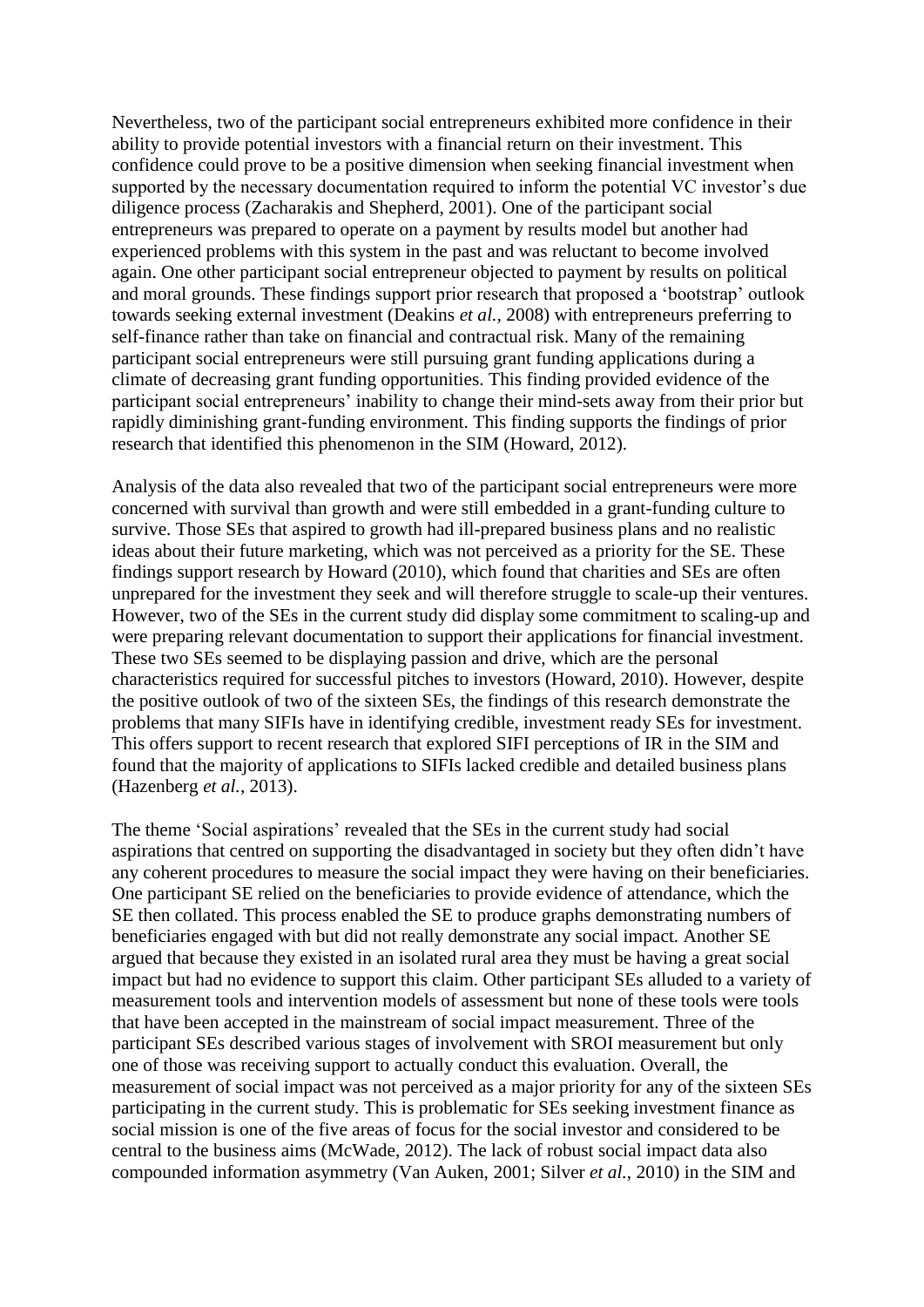meant that potential investors had incomplete information upon which to robustly base their investment decisions. This also offers support to prior research by Hazenberg *et al.* (2013).

## Summary

Research into investment criteria in the SIM has been carried out, with McWade (2012) identifying five areas of social investor (supply-side) focus. These were (1) the social mission and its centrality to the overall business aims; (2) a solid and concise business plan; (3) a skilled and credible management team/board; (4) the company's financial viability and (5) a clearly defined exit plan. Indeed, McWade (2012) identified that whilst the social mission is important to social investors, this criterion supplements rather than replaces the financial duediligence that occurs in the mainstream investment market. These findings were also partially supported by research by Hazenberg *et al.* (2013) that identified SIFI perceptions of IR as being based upon financial sustainability; robust governance structures; broad and complimentary management team skillsets; clearly defined and scalable social missions and impacts; and a willingness and desire to seek investment and become IR. Findings from the current study revealed that (1) although social mission was central to participant SEs motivation, social impact could not be effectively demonstrated; (2) none of the sixteen participant SEs had current, solid and consise business plans to support potential applications for investment; (3) the management team/board of the participant SEs could not be described as skilled and credible; (4) the SEs financial viability was often insecure and (5) exit plans for potential investors did not exist. Although, according to McWade (2012), social mission supplements rather than replaces financial due-diligence for social investors, the participant SEs in the current study did not appear to be in a position to provided evidence of either. Often the social entrepreneurs revealed naiveté in their approach to securing investment by having inadequately formed business plans and anecdotal social impact measurement techniques. The social entrepreneurs also felt that the social finance sector did not understand social enterprise or value social impact enough. This suggests that rather than the SIM suffering from a 'supply-side' resourced based problem, it is actually demand-side inadequacies centred upon a lack of IR that is limiting the growth of the SIM. There is also a lack of knowledge and information about the SIM amongst demand-side organisations that could be overcome through IR programmes and funds (as has now been recognised through interventions such as the Investment Contract Readiness Fund). However, further research to test the findings presented in this paper amongst a larger sample of SEs would provide additional evidence for the conclusions made.

# **References**

Battle Anderson, B. & Dees, J.G., (2006), Rhetoric, Reality, and Research: Building a Solid Foundation for the Practice of Social Entrepreneurship'. In Nicholls, A. (ed), *Social Entrepreneurship: New Models of Sustainable Social Change*, Oxford University Press, pp. 144-168.

Brown, A. & Norman, W, (2011), *Lighting the Touch-Paper: Growing the Social Investment Market in England*, Boston Consulting Group & the Young Foundation, Report commissioned by Big Society Capital November 2011.

Brown, A. & Swersky, A., (2012), *The First Billion: A Forecast of Social Investment Demand*, Boston Consulting Group Report for Big Society Capital, September 2012.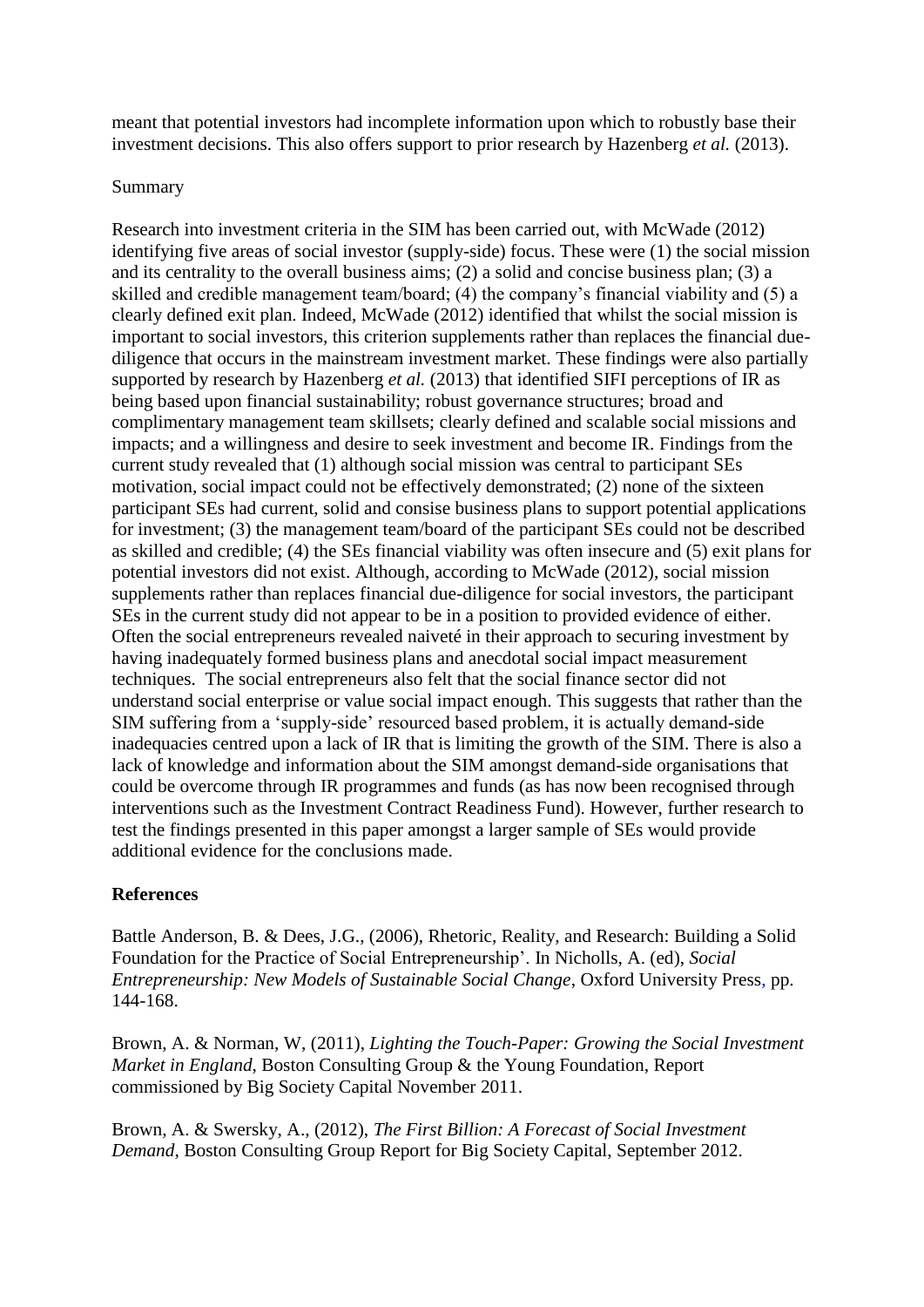Bugg-Levine, A. & Emerson, J., (2011), *Impact Investing: Transforming How We Make Money While Making a Difference*, San Francisco, Jossey-Bass (Wiley)

Deakins, D., North, D., Baldock, R. & Whittam, G., (2008), SMEs Access to Finance: Is There Still a Debt Finance Gap? *Conference paper presented at the 31st ISBE Conference 5th - 7 th November 2008*, Belfast.

Evenett, R. & Richter, K., (2011), *Making Good in Social Impact Investment: Opportunities in an Emerging Asset-Class*, Social Investment Business & the City, London.

Ferrary, M., (2010), Syndication of Venture Capital Investment: The Art of Resource Pooling, *Entrepreneurship Theory and Practice,* Vol. 34 No. 5, pp. 885-907.

Fraser, S., (2005), *Finance for Small and Medium-Sized Enterprises*, Report on the 2004 UK Survey of SME Finance, Department for Business, Innovation & Skills, University of Warwick, available online at [\(http://www.bis.gov.uk/files/file39925.pdf\)](http://www.bis.gov.uk/files/file39925.pdf).

Glaser, B. G. & Strauss, A. L., (1967), *The Discovery of Grounded Theory,* Chicago. IL: Aldine.

Gregory, D., Hill, K., Joy, I. & Keen, S., (2012), *Investment Readiness in the UK*, Big Lottery Fund, July 2012, London, available online at [\(www.biglotteryfund.org.uk/er\\_invest\\_ready.pdf\)](http://www.biglotteryfund.org.uk/er_invest_ready.pdf).

Hazenberg, R., Seddon, F. & Denny, S., (2013), Intermediary Perceptions of Investment Readiness in the Social Investment Market, *Conference paper presented at the 17th Annual*  IRSPM Conference,  $10^{th}$ -12<sup>th</sup> April 2013, Prague.

Hill, K., (2011), *Investor Perspectives on Social Enterprise Financing*, City of London/Big Lottery Fund/ClearlySo Report, July 2011, London, available online at [\(http://www.cityoflondon.gov.uk/business/economic-research-and-information/research](http://www.cityoflondon.gov.uk/business/economic-research-and-information/research-publications/Documents/research-2011/Investor%20Perspectives%20on%20Social%20Enterprise%20Financing.pdf)[publications/Documents/research-](http://www.cityoflondon.gov.uk/business/economic-research-and-information/research-publications/Documents/research-2011/Investor%20Perspectives%20on%20Social%20Enterprise%20Financing.pdf)[2011/Investor%20Perspectives%20on%20Social%20Enterprise%20Financing.pdf\)](http://www.cityoflondon.gov.uk/business/economic-research-and-information/research-publications/Documents/research-2011/Investor%20Perspectives%20on%20Social%20Enterprise%20Financing.pdf).

Hines, F., (2005), Viable Social Enterprise: An Evaluation of Business Support to Social Enterprises, *Social Enterprise Journal*, Vol. 1 No. 1, pp. 13-28.

Howard, E., (2012), *Challenges and Opportunities in Social Finance in the UK,* Cicero Group, October 2012.

Jankowicz, A. D. & Hisrich, J.D., (1987). Intuition in Small Business Lending Decisions, *Journal of Small Business Management*, Vol. 25 No. 3, pp. 45–52.

Kollmann, T. & Kuckertz, A., (2010), Evaluation Uncertainty of Venture Capitalists' Investment Criteria, *Journal of Business Research*, Vol. 63, No. 7, pp. 714-747.

Kon, Y. & Storey, D.J., (2003), A Theory of Discouraged Borrowers, *Small Business Economics*, Vol. 21 No. 1, pp. 37-49.

Lincoln, Y. & Guba, E., (1985), *Naturalistic Inquiry,* Beverly Hills, CA: Sage.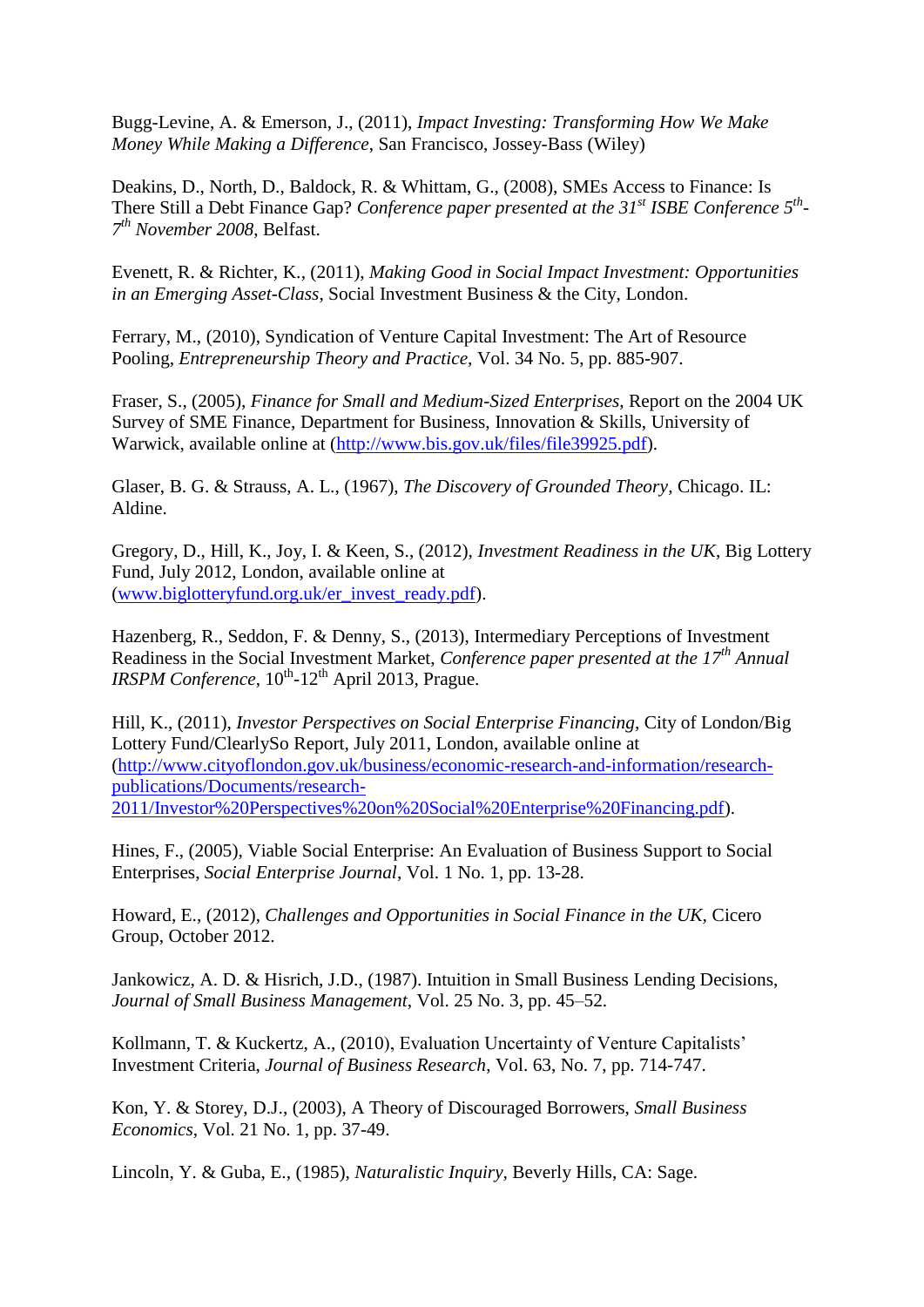Lofland, J., & Lofland, L. (1984) *Analyzing Social Settings: A Guide to Qualitative Observation and Analysis*, 2<sup>nd</sup> Edition. Belmont, CA: Wadsworth.

Maree, M. & Mertens, S., (2012), *The Limits of Economic Value in Measuring the Performance of Social Innovation*. In Nicholls, A. & Murdock, A., (eds.), *Social Innovation: Blurring Boundaries to Reconfigure Markets,* pp. 114-136, Palgrave Macmillan, New York.

Maykut, P. S. & Morehouse, R., (1994), *Beginning qualitative research: A philosophic and practical guide,* London and Washington DC: Falmer Press.

McLeod, J., (1994), *Doing Counselling Research,* Sage Publications Ltd., London.

Mason, C.M. & Harrison, R.T., (2001), Investment Readiness: A Critique of Government Proposals to Increase the Demand for Venture Capital, *Regional Studies*, Vol. 35 No. 7, pp. 663-668.

Mason, C. & Kwok, J., (2010), *Facilitating Access to Finance: Discussion Paper on Investment Readiness Programmes*, OECD, available online at [\(http://www.oecd.org/investment/psd/45324336.pdf\)](http://www.oecd.org/investment/psd/45324336.pdf).

Mason, C. & Stark, M., (2004), What do Investors Look For in a Business Plan? A Comparison of the Investment Criteria of Bankers, Venture Capitalists and Business Angels, *International Small Business Journal*, Vol. 22, No. 3, pp. 227-248.

Maykut, P. S. & Morehouse, R., (1994), *Beginning qualitative research: A philosophic and practical guide,* London and Washington DC: Falmer Press.

McLeod, J., (1994), *Doing Counselling Research,* Sage Publications Ltd., London.

McWade, W., (2012), The Role for Social Enterprises & Social Investors in the Development Struggle, *Journal of Social Entrepreneurship*, Vol. 3 No. 2, pp. 96-112.

Miles, M., & Huberman, A. (1994), *Qualitative Data Analysis: A Sourcebook of New Methods*,  $2^{nd}$  edition, London: Sage.

Moore, L.M., Westley, F.R. & Brodhead, T., (2012), Social Finance Intermediaries & Social Innovation, *Journal of Social Entrepreneurship*, Vol. 3 No. 2, pp. 184-205.

Muzyka, D., Birley, S. & Leleux, B., (1996), Trade-Offs in the Investment Decisions of European Venture Capitalists, *Journal of Business Venturing*, Vol. 11 No. 4, pp. 273-287.

Myers, S., (1984), The Capital Structure Puzzle, *Journal of Finance*, Vol. 39 No. 3, pp. 574- 592.

Nicholls, A. & Paton, R., (2009), Emerging Resource Flows for Social Entrepreneurship: Theorizing Social Investment, *Conference Paper presented at the British Academy of Management Annual Conference 15th -17th September 2009*, University of Brighton.

Nicholls, A., (2009), We Do Good Things Don't We? Blended Value Accounting in Social Entrepreneurship, *Accounting, Organizations and Society*, Vol. 34 No. 6-7, pp. 755-769.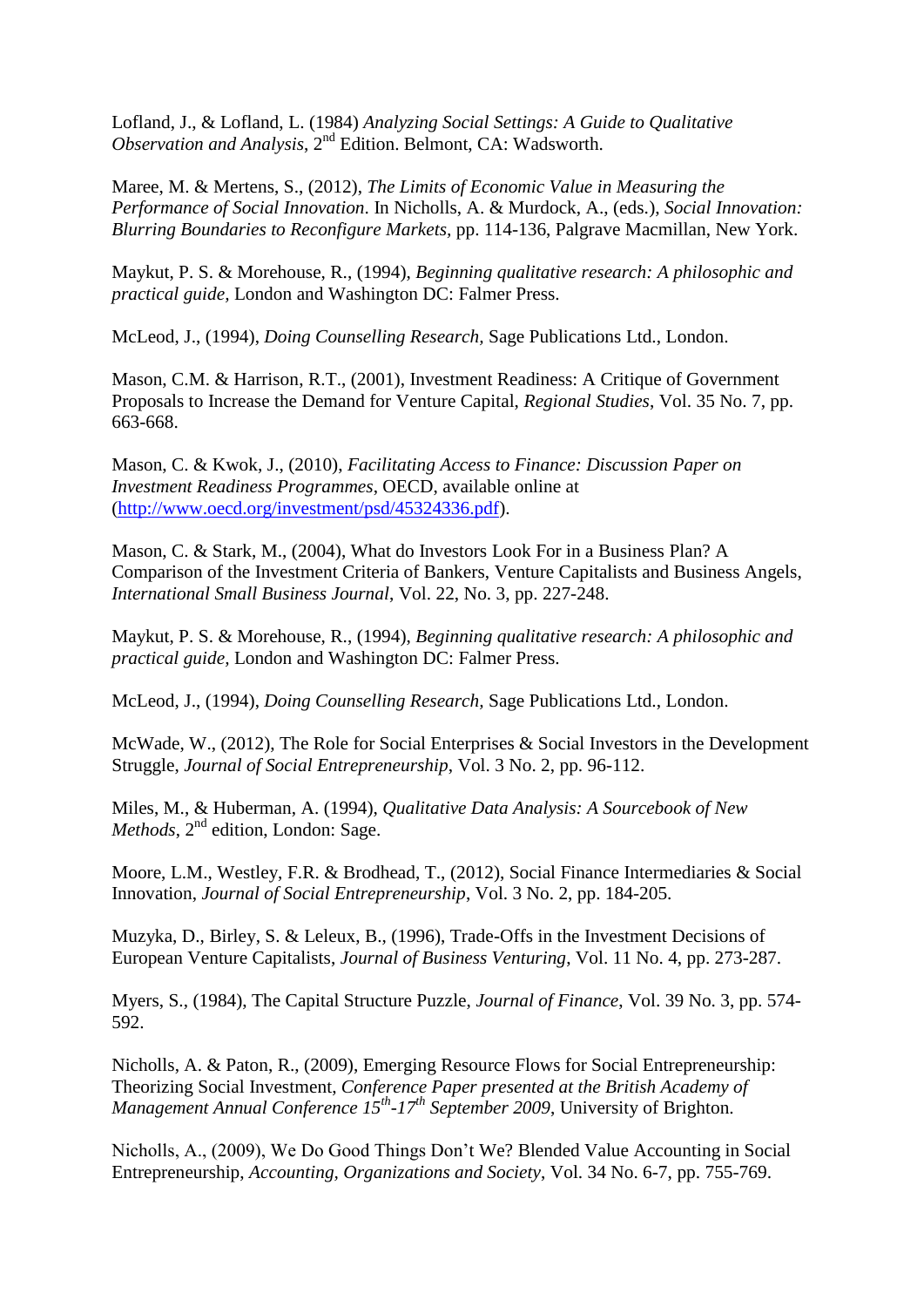Nicholls, A., (2010a), The Institutionalization of Social Investment: The Interplay of Investment Logics and Investor Rationalities, *Journal of Social Entrepreneurship*, Vol. 1 No. 1, pp. 70-100.

Nicholls, A., (2010b), *The Landscape of Social Investment in the UK*, SSIFI Evaluation Paper, TSRC and HSMC – University of Birmingham, December 2010.

Patton, M. Q. (1990). *Qualitative Evaluation and Research Methods* (2nd ed.). Newbury Park, CA: Sage Publications, Inc.

Ramón, T., García, D. & Van Auken, H. E., (2007), Venture Capital in Spain by Stage of Development, *Journal of Small Business Management*, Vol. 45 No. 1, pp. 68-88.

Sakarya, S., Bodur, M., Yilidirim-Öktem, Ö. & Selekler-Göksen, N., (2012), Social Alliances: Business & Social Enterprise Collaboration for Social Transformation, *Journal of Business Research*, Vol. 65 No. 12, pp. 1710-1720.

Saltuk Y., Bouri, A. & Leung, G., (2011), *Insight into the Impact Investment Market: An In-Depth Analysis of Investor Perspectives & Over 2200 Transactions*, J.P. Morgan Social Finance Research, available online at

[\(http://www.jpmorganchase.com/corporate/socialfinance/document/Insight\\_into\\_the\\_Impact\\_](http://www.jpmorganchase.com/corporate/socialfinance/document/Insight_into_the_Impact_Investment_Market.pdf) [Investment\\_Market.pdf\)](http://www.jpmorganchase.com/corporate/socialfinance/document/Insight_into_the_Impact_Investment_Market.pdf).

Silver, S., Berggren, L. & Vegholm, F., (2010), The Impact of Investment Readiness on Investor Commitment & Market Accessibility in SMEs, *Journal of Small Business & Entrepreneurship*, Vol. 23 No. 1, pp. 81-95.

Social Investment Business, (2013), *Investment and Contract Readiness Fund*, available online at [\(http://www.sibgroup.org.uk/beinvestmentready/\)](http://www.sibgroup.org.uk/beinvestmentready/).

Van Auken, H.E., (2001), Financing Small Technology-based Companies: The Relationship Between Familiarity with Capital & Ability to Price & Negotiate Investment, *Journal of Small Business Management*, Vol. 39 No. 3, pp. 240-258.

Vasilescu, L.G., (2009), Investment Readiness: Correlation of the Capital Demand & Supply for SMEs, *IDEAS*, Vol. 9 No. 3, pp. 311-314, University of Connecticut.

Wilson, F., Carter, S., Tagg, S., Shaw, E. & Lam, W., (2007), Bank Officer Perception of Business Owners: The Role of Gender, *British Journal of Management*, Vol. 18 No. 2, pp. 154-171.

Yin, R.K., (1989), Case Study Research: Design and Methods, London: Sage.

Zacharakis, A. & Shepherd, D., (2001), The Nature of Information & Overconfidence on Venture Capitalists' Decision-Making, *Journal of Business Venturing,* Vol. 16 No. 4, pp. 311-332.